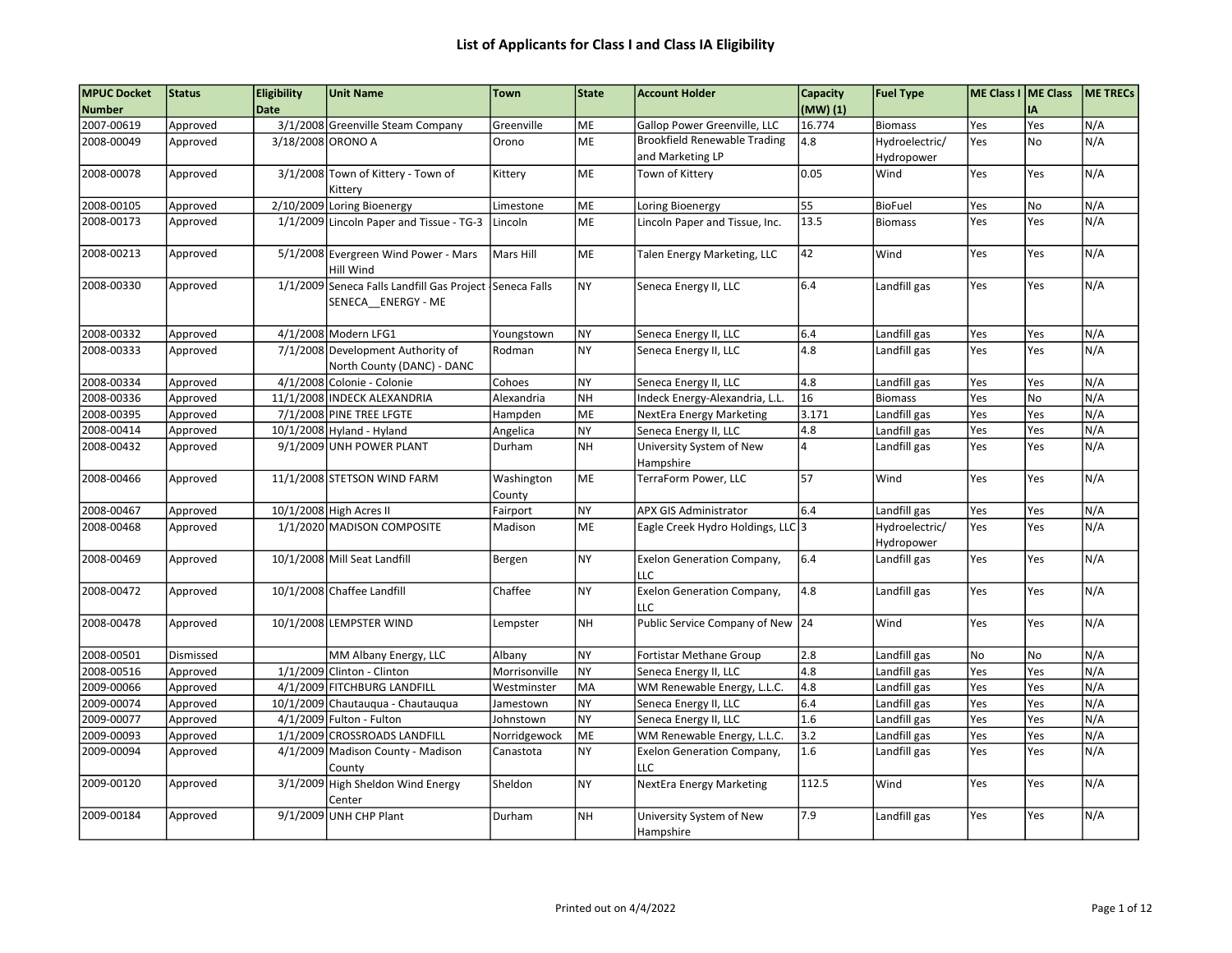| <b>MPUC Docket</b> | Status    | <b>Eligibility</b> | <b>Unit Name</b>                        | <b>Town</b>           | State     | <b>Account Holder</b>                | Capacity       | <b>Fuel Type</b>   | ME Class I ME Class |     | <b>ME TRECS</b> |
|--------------------|-----------|--------------------|-----------------------------------------|-----------------------|-----------|--------------------------------------|----------------|--------------------|---------------------|-----|-----------------|
| <b>Number</b>      |           | <b>Date</b>        |                                         |                       |           |                                      | (MW)(1)        |                    |                     | IA  |                 |
| 2009-00197         | Approved  |                    | 1/1/2020 Mark Richey Woodworking        | Newburyport           | <b>MA</b> | MARK RICHEY WOODWORKING              | 0.6            | Wind               | Yes                 | Yes | N/A             |
|                    |           |                    | Wind Farm - Mark Richey                 |                       |           |                                      |                |                    |                     |     |                 |
|                    |           |                    | Woodworking Wind Unit #1                |                       |           |                                      |                |                    |                     |     |                 |
| 2009-00208         | Approved  |                    | 1/1/2009 Expera - Biomass Boiler -      | Old Town              | <b>ME</b> | Competitive Energy Services for 14.5 |                | <b>Biomass</b>     | Yes                 | Yes | N/A             |
|                    |           |                    | Turbine #6                              |                       |           | Expera                               |                |                    |                     |     |                 |
| 2009-00223         | Approved  |                    | Dutch Hill Wind Farm                    | Cohocton              | <b>NY</b> | Canadaigua Power Partners            | 37.5           | Wind               | Yes                 | Yes | N/A             |
| 2009-00224         | Approved  | 4/1/2009           | Cohocton Wind -                         | Cohocton              | <b>NY</b> | Constellation Energy Services,       | 87.5           | Wind               | Yes                 | Yes | N/A             |
|                    |           |                    | CANDIGU WT PWR                          |                       |           |                                      |                |                    |                     |     |                 |
| 2009-00278         | Dismissed |                    | <b>Gulf Island Project</b>              | Lewiston/Aubur ME     |           | FPL Energy Maine Hydro               | 0.614          | Hydroelectric/     | <b>No</b>           | No  | N/A             |
|                    |           |                    |                                         |                       |           |                                      |                | Hydropower         |                     |     |                 |
| 2009-00279         | Approved  |                    | 7/1/2009 BEAVER RIDGE WIND              | Freedom               | <b>ME</b> | New Hampshire Electric               | 4.5            | Wind               | Yes                 | Yes | N/A             |
|                    |           |                    |                                         |                       |           | Coopera                              |                |                    |                     |     |                 |
| 2009-00288         | Approved  |                    | 7/1/2009 PPL Colebrook LFGTE - PPL      | Colebrook             | <b>NH</b> | New Hampshire Electric               | 0.8            | Landfill gas       | Yes                 | Yes | N/A             |
|                    |           |                    | Colebrook LFGTE                         |                       |           | Coopera                              |                |                    |                     |     |                 |
| 2009-00303         | Approved  |                    | 10/1/2009 SEAMAN ENERGY LLC             | Gardiner              | MA        | Green Harbor Energy                  | $\overline{1}$ | Landfill gas       | Yes                 | Yes | N/A             |
| 2009-00370         | Approved  |                    | 10/1/2009 UNDER5MW - FOX ISLAND         | Vinalhaven            | <b>ME</b> | Vermont Public Power Supply          | 4.5            | Wind               | Yes                 | Yes | N/A             |
|                    |           |                    | WIND <sub>2</sub>                       |                       |           | Au                                   |                |                    |                     |     |                 |
| 2009-00386         | Approved  |                    | 1/1/2020 MM LOWELL LANDFILL - QF        | Lowell                | MA        | CommonWealth New Bedford             | 0.46           | Landfill gas       | Yes                 | Yes | N/A             |
|                    |           |                    |                                         |                       |           | <b>Energy LLC</b>                    |                |                    |                     |     |                 |
| 2009-00389         | Approved  |                    | 4/1/2018 GRTR NEW BEDFORD LFG UTIL      | New Bedford           | lma       | CommonWealth New Bedford             | 3.3            | Landfill gas       | Yes                 | Yes | N/A             |
|                    |           |                    | PROJ                                    |                       |           | <b>Energy LLC</b>                    |                |                    |                     |     |                 |
| 2009-00395         | Approved  |                    | 7/1/2009 SAPPI NORTH AMERICA, INC       | Westbrook             | ME        | Sappi North America, Inc.            | 50             | <b>Biomass</b>     | Yes                 | Yes | N/A             |
| 2010-00042         | Approved  |                    | 10/1/2009 STETSON II WIND FARM          | <b>T8R3</b>           | ME        | <b>TerraForm Power, LLC</b>          | 25.5           | Wind               | Yes                 | Yes | N/A             |
| 2010-00060         | Approved  | 4/1/2010 Avery     |                                         | Laconia               | <b>NH</b> | Avery Hydro LLC                      | 0.467          | Hydroelectric/     | Yes                 | Yes | N/A             |
|                    |           |                    |                                         |                       |           |                                      |                | Hydropower         |                     |     |                 |
| 2010-00104         | Approved  |                    | 4/1/2010 WYRE WYND HYDRO                | Jewett City           | <b>CT</b> | Gravity Renewables, Inc              | 2.78           | Hydroelectric/     | Yes                 | Yes | N/A             |
|                    |           |                    |                                         |                       |           |                                      |                | Hydropower         |                     |     |                 |
| 2010-00127         | Approved  |                    | 1/1/2010 Expera -- Biomass Boiler -     | Old Town              | <b>ME</b> | Competitive Energy Services for 2    |                | <b>Biomass</b>     | Yes                 | Yes | N/A             |
|                    |           |                    | Turbine #4                              |                       |           | Expera                               |                |                    |                     |     |                 |
| 2010-00189         | Approved  |                    | 4/1/2016 COVANTA WEST ENFIELD           | West Enfield          | ME        | Stored Solar J&WE, LLC               | 27.5           | <b>Biomass</b>     | Yes                 | Yes | N/A             |
| 2010-00210         | Approved  |                    | 1/1/2013 COVANTA JONESBORO              | Jonesboro             | ME        | Stored Solar J&WE, LLC               | 27.5           | <b>Biomass</b>     | Yes                 | Yes | N/A             |
| 2010-00224         | Approved  |                    | 4/1/2010 SunGen StepGuys - SunGen       | Alfred                | ME        | Talmage Solar Engineering, Inc.      | 0.111          | Solar Photovoltaic | Yes                 | Yes | N/A             |
|                    |           |                    | <b>StepGuys</b>                         |                       |           |                                      |                |                    |                     |     |                 |
| 2010-00254         | Approved  |                    | 9/1/2010 THUNDERMIST HYDRO QF           | Woonsocket            | l RI      | Thundermist Hydropower               | 1.2            | Hydroelectric/     | Yes                 | No  | N/A             |
|                    |           |                    |                                         |                       |           |                                      |                | Hydropower         |                     |     |                 |
| 2011-00055         | Approved  |                    | 1/1/2011 UNION GAS STATION              | Waterville            | ME        | Essex Hydro Associates, LLC          | 1.8            | Hydroelectric/     | Yes                 | No  | N/A             |
|                    |           |                    |                                         |                       |           |                                      |                | Hydropower         |                     |     |                 |
| 2011-00102         | Approved  |                    | 9/1/2011 BUCKSPORT - G2 and G3          | Bucksport             | ME        | <b>Bucksport Generation LLC</b>      | 10             | <b>Biomass</b>     | Yes                 | Yes | N/A             |
| 2011-00159         | Approved  |                    | 5/1/2011 ROLLINS WIND PLANT             | Lincoln               | ME        | TerraForm Power, LLC                 | 60             | Wind               | Yes                 | Yes | N/A             |
| 2011-00166         | Approved  |                    | 5/1/2011 EXETER AGRI ENERGY             | Exeter                | ME        | Exeter Agri-Energy, LLC              | 2.98           | Digester gas       | Yes                 | Yes | N/A             |
| 2011-00325         | Approved  |                    | 7/1/2011 SHEFFIELD WIND PLANT           | Sheffield             | VT        | TerraForm Power, LLC                 | 40             | Wind               | Yes                 | Yes | N/A             |
| 2011-00374         | Approved  |                    | 4/1/2013 ReEnergy Fort Fairfield - Fort | <b>Fort Fairfield</b> | <b>ME</b> | <b>ReEnergy Stratton LLC</b>         | 36             | Wood               | Yes                 | Yes | N/A             |
|                    |           |                    | Fairfield                               |                       |           |                                      |                |                    |                     |     |                 |
| 2011-00379         | Approved  | 7/1/2011           | <b>RECORD HILL WIND</b>                 | Roxbury               | ME        | Record Hill Wind LLC                 | 50.6           | Wind               | Yes                 | Yes | N/A             |
| 2011-00460         | Denied    |                    | Pioneer Dam, Marsh Power                | Frankfort             | <b>ME</b> | Christopher Anthony                  | 0.4            | Hydroelectric/     | No                  | No  | N/A             |
|                    |           |                    |                                         |                       |           |                                      |                | Hydropower         |                     |     |                 |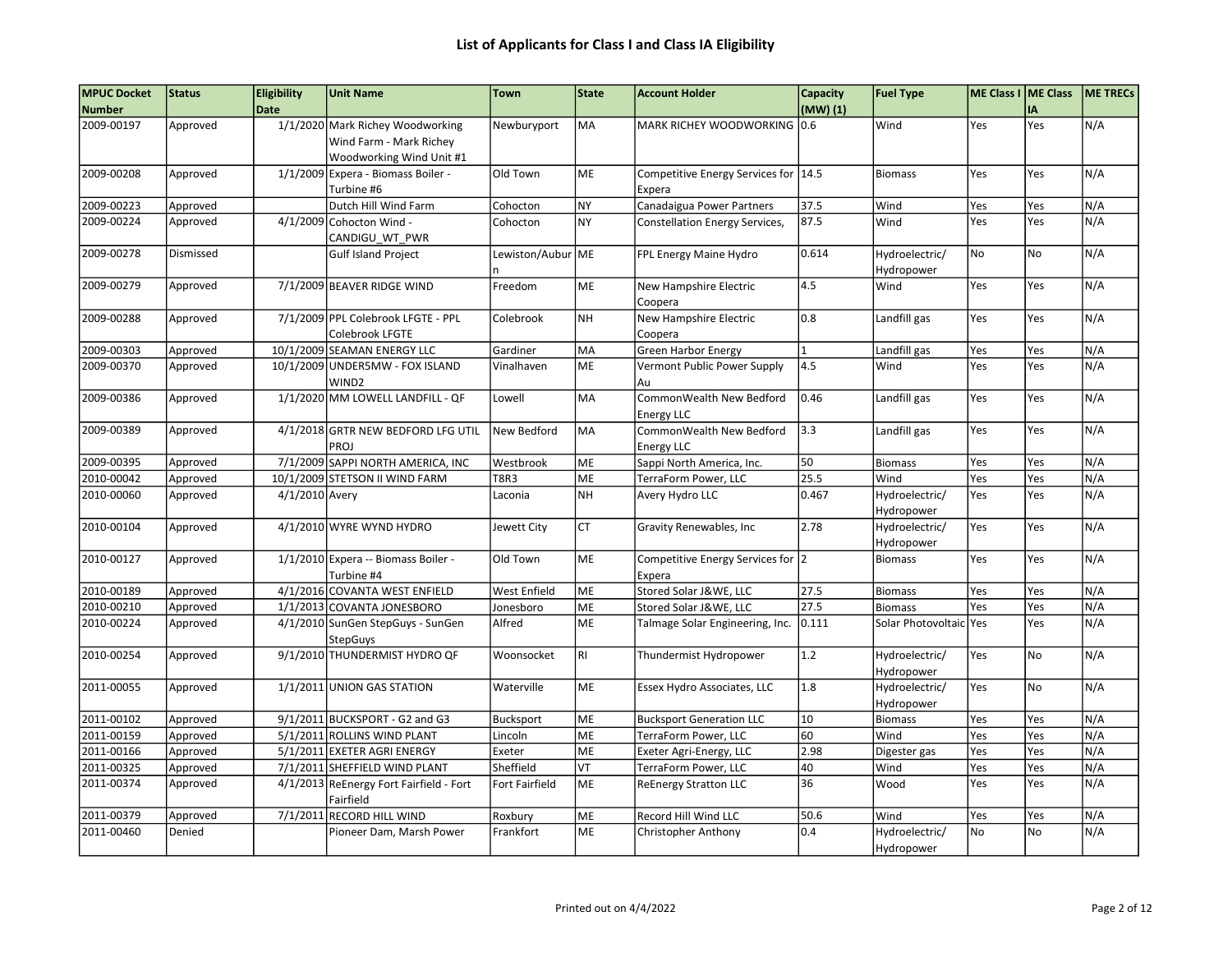| <b>MPUC Docket</b><br><b>Number</b> | <b>Status</b>        | <b>Eligibility</b><br><b>Date</b> | <b>Unit Name</b>                             | <b>Town</b>        | State     | <b>Account Holder</b>                                   | Capacity<br>$(MW)$ $(1)$ | <b>Fuel Type</b>               | ME Class I ME Class | IΑ             | ME TRECS |
|-------------------------------------|----------------------|-----------------------------------|----------------------------------------------|--------------------|-----------|---------------------------------------------------------|--------------------------|--------------------------------|---------------------|----------------|----------|
| 2012-00039                          |                      |                                   | 1/1/2020 SOUTHBRIDGE LANDFILL                |                    | MA        |                                                         | 1.6                      |                                | Yes                 | Yes            | N/A      |
| 2012-00081                          | Approved<br>Approved |                                   | 4/1/2012 ORANGE HYDRO 2                      | Southbridge        | MA        | NextEra Energy Marketing<br>O'Connell Development Group | 0.455                    | Landfill gas<br>Hydroelectric/ | Yes                 | Yes            | N/A      |
|                                     |                      |                                   |                                              | Orange             |           | Inc.                                                    |                          | Hydropower                     |                     |                |          |
| 2012-00087                          | Approved             |                                   | 10/1/2011 Moose River Lumber - Moose         | <b>Moose River</b> | ME        | <b>MRL Energy LLC</b>                                   | 0.465                    | <b>Biomass</b>                 | Yes                 | Yes            | N/A      |
|                                     |                      |                                   | River Unit #1                                |                    |           |                                                         |                          |                                |                     |                |          |
| 2012-00108                          | Approved             |                                   | 3/1/2012 Cobscook Bay Tidal Energy           | Lubec              | <b>ME</b> | <b>ORPC Maine LLC</b>                                   | 0.9                      | Ocean Tidal                    | Yes                 | Yes            | N/A      |
|                                     |                      |                                   | Project                                      |                    |           |                                                         |                          |                                |                     |                |          |
| 2012-00166                          | Approved             |                                   | 7/1/2012 KEZAR MIDDLE FALLS                  | Porter and         | ME        | Eagle Creek Development                                 | 0.15                     | Hydroelectric/                 | Yes                 | No             | N/A      |
|                                     |                      |                                   |                                              | Parsonfield        |           | Holdings, LLC                                           |                          | Hydropower                     |                     |                |          |
| 2012-00203                          | Approved             |                                   | 7/1/2013 YORK HYDRO                          | Sanford and        | ME        | Blackstone Hydro, Inc.                                  | 1.095                    | Hydroelectric/                 | Yes                 | Yes            | N/A      |
|                                     |                      |                                   |                                              | Kennebunk          |           |                                                         |                          | Hydropower                     |                     |                |          |
| 2012-00231                          | Approved             |                                   | 1/1/2020 GWH Moody School                    | Hinckley           | <b>ME</b> | ReVision Energy Inc.                                    | 0.026                    | Solar Photovoltaic   Yes       |                     | Yes            | N/A      |
|                                     |                      |                                   |                                              |                    |           |                                                         |                          |                                |                     |                |          |
| 2012-00240                          | Approved             |                                   | 4/1/2012 HIGHGATE - HIGHGATE FALLS           | Highgate           | VT        | Vermont Public Power Supply                             | 0.8                      | Hydroelectric/                 | Yes                 | Yes            | N/A      |
|                                     |                      |                                   | UNIT #5                                      |                    |           | Au                                                      |                          | Hydropower                     |                     |                |          |
| 2012-00276                          | Approved             |                                   | 7/1/2012 Steuben Landfill Generator RI -     | Bath               | <b>NY</b> | <b>APX GIS Administrator</b>                            | 3.2                      | Landfill gas                   | Yes                 | Yes            | N/A      |
|                                     |                      |                                   | Steuben REC LFGE RI                          |                    |           |                                                         |                          |                                |                     |                |          |
| 2012-00282                          | Approved             |                                   | 7/1/2012 Irving Forest Products - Unit #1    | Dixfield           | ME        | Irving Forest Products, Inc                             | 0.725                    | <b>Biomass</b>                 | Yes                 | Yes            | N/A      |
|                                     |                      |                                   |                                              |                    |           |                                                         |                          |                                |                     |                |          |
| 2012-00301                          | Approved             |                                   | Verso -- Androscoggin Jay                    | Jay                | ME        | Pizelle Androscoggin LLC                                | 15                       | <b>Biomass</b>                 | Yes                 | Yes            | N/A      |
| 2012-00439                          | Approved             |                                   | 7/1/2013 Rumford Paper Company - No4         | Rumford            | ME        | ND Paper Inc.                                           | 38                       | <b>Biomass</b>                 | Yes                 | Yes            | N/A      |
|                                     |                      |                                   |                                              |                    |           |                                                         |                          |                                |                     |                |          |
| 2012-00457                          | Approved             |                                   | 7/1/2016 NORTH HARTLAND HYDRO                | Hartland           | VT        | Essex Hydro Associates, LLC                             | 4.1                      | Hydroelectric/                 | Yes                 | No             | N/A      |
|                                     |                      |                                   |                                              |                    |           |                                                         |                          | Hydropower                     |                     |                |          |
| 2012-00488                          | Approved             |                                   | 4/1/2013 SAPPI SOMERSET/HINCKLEY             | Skowhegan          | ME        | Sappi North America Somerset                            | 31                       | <b>Biomass</b>                 | Yes                 | Yes            | N/A      |
|                                     |                      |                                   |                                              |                    |           |                                                         |                          |                                |                     |                |          |
| 2012-00502                          | Approved             |                                   | 7/1/2012 GRANITE RELIABLE POWER, LLC Drummer |                    | <b>NH</b> | Granite Reliable Power, LLC                             | 99                       | Wind                           | Yes                 | Yes            | N/A      |
|                                     |                      |                                   |                                              |                    |           |                                                         |                          |                                |                     |                |          |
| 2012-00546                          | Withdrawn            |                                   | <b>Thomas College</b>                        | Waterville         | ME        | ReVision Energy Inc.                                    | 0.1695                   | Solar Photovoltaic No          |                     | No             | N/A      |
|                                     |                      |                                   |                                              |                    |           |                                                         |                          |                                |                     |                |          |
| 2012-00547                          | Withdrawn            |                                   | <b>Top Therapeutic Riding Stables</b>        | Windham            | ME        | ReVision Energy Inc.                                    | 0.0343                   | Solar Photovoltaic No          |                     | No             | N/A      |
|                                     |                      |                                   |                                              |                    |           |                                                         |                          |                                |                     |                |          |
| 2012-00549                          | Withdrawn            |                                   | Lewiston-Auburn Water                        | Lewiston           | ME        | Lewiston-Auburn Water                                   | 0.46                     | <b>Biogas</b>                  | <b>No</b>           | No             | N/A      |
|                                     |                      |                                   | <b>Pollution Control Authority</b>           |                    |           | <b>Pollution Control Authority</b>                      |                          |                                |                     |                |          |
| 2012-00552                          | Approved             |                                   | 11/1/2012 The Jackson Laboratory - JAX       | <b>Bar Harbor</b>  | ME        | The Jackson Laboratory                                  | 0.61                     | <b>Biomass</b>                 | Yes                 | Yes            | N/A      |
|                                     |                      |                                   | <b>Biomass</b>                               |                    |           |                                                         |                          |                                |                     |                |          |
| 2012-00574                          | Withdrawn            |                                   | <b>Unity College</b>                         | Unity              | ME        | ReVision Energy Inc.                                    | 0.0374                   | Solar Photovoltaic No          |                     | N <sub>o</sub> | N/A      |
|                                     |                      |                                   |                                              |                    |           |                                                         |                          |                                |                     |                |          |
| 2012-00590                          | Approved             |                                   | 10/1/2012 ICE HOUSE PARTNERS INC.            | Ayer               | MA        | Ice House Partners, Inc.                                | 0.28                     | Hydroelectric/                 | Yes                 | Yes            | N/A      |
|                                     |                      |                                   |                                              |                    |           |                                                         |                          | Hydropower                     |                     |                |          |
| 2013-00112                          | Approved             |                                   | 7/1/2013 BURGESS BIOPOWER                    | Berlin             | <b>NH</b> | Berlin Station, LLC                                     | 75                       | <b>Biomass</b>                 | Yes                 | Yes            | N/A      |
| 2013-00163                          | Approved             |                                   | 1/1/2014 HOPKINTON HYDRO                     | Contookcook        | <b>NH</b> | Contoocook Hydro, LLC                                   | 0.25                     | Hydroelectric/                 | Yes                 | Yes            | N/A      |
|                                     |                      |                                   |                                              |                    |           |                                                         |                          | Hydropower                     |                     |                |          |
| 2013-00281                          | Approved             |                                   | 1/1/2013 CAMELOT_WIND_ID1240                 | Plymouth           | MA        | Camelot Wind, LLC                                       | 1.5                      | Wind                           | Yes                 | Yes            | N/A      |
| 2013-00501                          | Withdrawn            |                                   | Bromptonville Hydroelectric                  | Sherbrooke         | Quebec    | Hydro Bromptonville, Inc.                               | 9.9                      | Hydroelectric/                 | No                  | No             | N/A      |
|                                     |                      |                                   | Project                                      |                    |           |                                                         |                          | Hydropower                     |                     |                |          |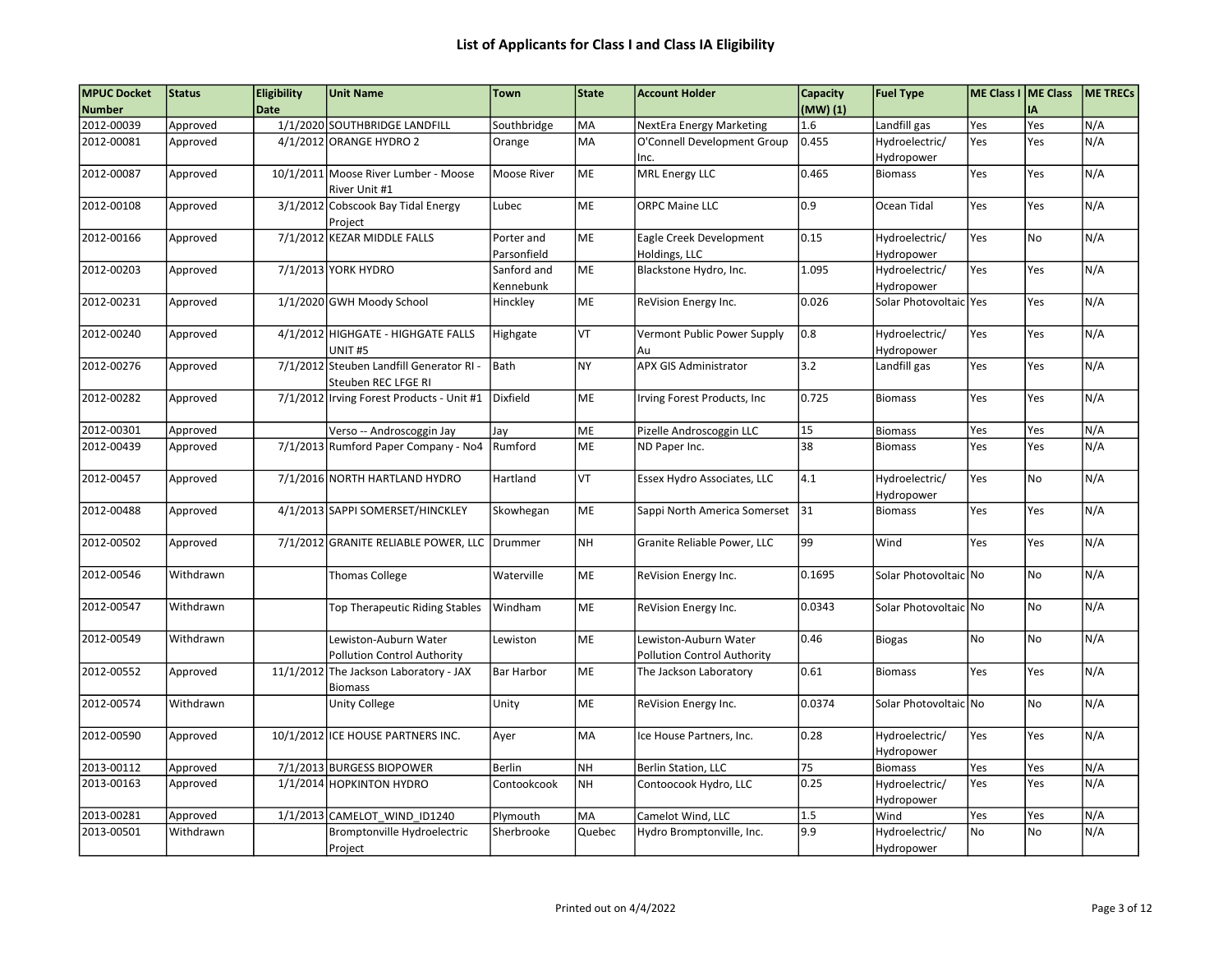## List of Applicants for Class I and Class IA Eligibility

| <b>MPUC Docket</b> | <b>Status</b> | <b>Eligibility</b> | <b>Unit Name</b>                                                | <b>Town</b>                      | State     | <b>Account Holder</b>                           | Capacity              | <b>Fuel Type</b>             | ME Class I   ME Class |     | <b>ME TRECS</b> |
|--------------------|---------------|--------------------|-----------------------------------------------------------------|----------------------------------|-----------|-------------------------------------------------|-----------------------|------------------------------|-----------------------|-----|-----------------|
| <b>Number</b>      |               | <b>Date</b>        |                                                                 |                                  |           |                                                 | (MW)(1)               |                              |                       | IA  |                 |
| 2014-00009         | Approved      |                    | 1/1/2020 Auburn LFGE - Auburn Energy                            | Auburn                           | <b>NY</b> | Seneca Energy II, LLC                           | 3.17                  | Landfill gas                 | Yes                   | Yes | N/A             |
| 2015-00320         | Approved      |                    | 10/1/2015 JERICHO WIND                                          | Berlin                           | <b>NH</b> | Jericho Power LLC                               | 12.05                 | Wind                         | Yes                   | Yes | N/A             |
| 2015-00325         | Approved      |                    | 7/1/2012 Androscoggin - Androscoggin G- Jay<br>1,2,3            |                                  | ME        | Pixelle Androscoggin LLC.                       | 18                    | <b>Biomass</b>               | Yes                   | Yes | N/A             |
| 2015-00347         | Approved      |                    | 11/1/2015 ATHENS ENERGY LLC                                     | Athens                           | ME        | Athens Energy LLC                               | 7.1                   | <b>Biomass</b>               | Yes                   | Yes | N/A             |
| 2016-00047         | Approved      |                    | 4/1/2016 GOOSE RIVER HYDRO, INC.                                | <b>Waldo County</b>              | ME        | Goose River Hydro, Inc.                         | 0.43                  | Hydroelectric/<br>Hydropower | Yes                   | No  | N/A             |
| 2016-00077         | Approved      |                    | 7/1/2016 Rumford Paper Company - No4                            | Rumford                          | ME        | ND Paper Inc.                                   | 20                    | Wood                         | Yes                   | Yes | N/A             |
| 2016-00155         | Approved      |                    | 1/1/2020 Marble River, LLC - Marble<br>River, LLC               | Churubusco                       | <b>NY</b> | Marble River, LLC                               | 215.25                | Wind                         | Yes                   | Yes | N/A             |
| 2016-00156         | Approved      |                    | 1/1/2020 Maple Ridge I - Maple Ridge I                          | Lowville                         | <b>NY</b> | Avangrid Renewables, LLC                        | 231.05                | Wind                         | Yes                   | Yes | N/A             |
| 2016-00157         | Approved      |                    | $1/1/2020$ Maple Ridge 2 Wind Farm -<br>Maple Ridge 2 Wind Farm | Lowville                         | <b>NY</b> | Avangrid Renewables, LLC                        | 90.75                 | Wind                         | Yes                   | Yes | N/A             |
| 2016-00176         | Approved      |                    | 7/1/2016 CORRIVEAU HYDROELECTRIC<br>LLC                         | Mexico                           | ME        | Green Power USA LLC                             | 0.375                 | Hydroelectric/<br>Hydropower | Yes                   | No  | N/A             |
| 2016-00255         | Approved      |                    | 1/1/2020 ReEnergy Ashland - Ashland                             | Ashland                          | ME        | <b>ReEnergy Stratton LLC</b>                    | 39.6                  | Wood                         | Yes                   | Yes | N/A             |
| 2016-00274         | Approved      |                    | 7/1/2016 PISGAH MOUNTAIN WIND                                   | Clifton                          | ME        | SWEB Development USA, LLC                       | 9.075                 | Wind                         | Yes                   | Yes | N/A             |
| 2016-00286         | Approved      | 10/1/2016 DWIGHT   |                                                                 | Chicopee                         | <b>MA</b> | Central Rivers Power MA, LLC -<br>Dwight        | 1.464                 | Hydroelectric/<br>Hydropower | Yes                   | Yes | N/A             |
| 2016-00308         | Approved      |                    | 7/1/2016 Labrie Farms - System #1                               | St. Agatha                       | ME        | Maine Solar and Wind LLC                        | 0.075                 | Solar Photovoltaic Yes       |                       | Yes | N/A             |
| 2016-00310         | Approved      |                    | 1/1/2020 Hyde Park Solar - Waterhouse<br>Project                | <b>Hyde Park</b>                 | VT        | Village of Hyde Park Electric                   | $\mathbf{1}$          | Solar Photovoltaic Yes       |                       | Yes | N/A             |
| 2017-00011         | Approved      |                    | 10/1/2016 Fog Hill - Fog Hill                                   | Stockton<br>Springs              | <b>ME</b> | Paul Buckley                                    | 0.017                 | Solar Photovoltaic   Yes     |                       | Yes | N/A             |
| 2017-00013         | Approved      |                    | Woodland Pulp (TG-10 and TG-<br>11)                             | Baileyville                      | ME        | <b>Woodland Pulp</b>                            | Not Specified Biomass |                              | Yes                   | Yes | N/A             |
| 2017-00015         | Approved      |                    | 4/1/2017 St-Felicien                                            | Saint-Felicien                   | Quebec    | H.Q. Energy Services (US) Inc.                  | 21.4                  | <b>Biomass</b>               | Yes                   | Yes | N/A             |
| 2017-00024         | Approved      |                    | 1/1/2019 SAPPI SOMERSET/HINCKLEY 2                              | Skowhegan                        | ME        | Sappi North America Somerset                    | 12                    | <b>Biomass</b>               | Yes                   | Yes | N/A             |
| 2017-00038         | Approved      |                    | 1/1/2017 GARDNER FALLS                                          | <b>Buckland and</b><br>Shelburne | MA        | Central Rivers Power MA, LLC -<br>Gardners Fall | 3.58                  | Hydroelectric/<br>Hydropower | Yes                   | Yes | N/A             |
| 2017-00041         | Approved      |                    | $10/1/2016$ Caribou F-M system # C - Neal<br>Griffeth System C  | Caribou                          | ME        | Maine Solar and Wind LLC                        | 0.012                 | Solar Photovoltaic Yes       |                       | Yes | N/A             |
| 2017-00042         | Approved      |                    | 10/1/2016 Caribou F-M system #A - Neal<br>Griffeth System A     | Caribou                          | ME        | Maine Solar and Wind LLC                        | 0.12                  | Solar Photovoltaic Yes       |                       | Yes | N/A             |
| 2017-00043         | Approved      |                    | 10/1/2016 Caribou F-M system #B - Neal<br>Griffeth System B     | Caribou                          | <b>ME</b> | Maine Solar and Wind LLC                        | 0.12                  | Solar Photovoltaic   Yes     |                       | Yes | N/A             |
| 2017-00044         | Approved      |                    | Androscoggin - 3                                                | Lewiston                         | ME        | Brookfield Renewable Energy<br>Marketing LP     | 4.5                   | Hydroelectric/<br>Hydropower | Yes                   | Yes | N/A             |
| 2017-00083         | Approved      |                    | 1/1/2017 SP Real Estate - SP Real Estate                        | Fort Kent                        | ME        | Maine Solar and Wind LLC                        | 0.06                  | Solar Photovoltaic Yes       |                       | Yes | N/A             |
| 2017-00099         | Denied        |                    | Green Island Hydroelectric                                      | Green Island                     | <b>NY</b> | Albany Engineering Corporation 6                |                       | Hydroelectric/<br>Hydropower | No                    | No  | N/A             |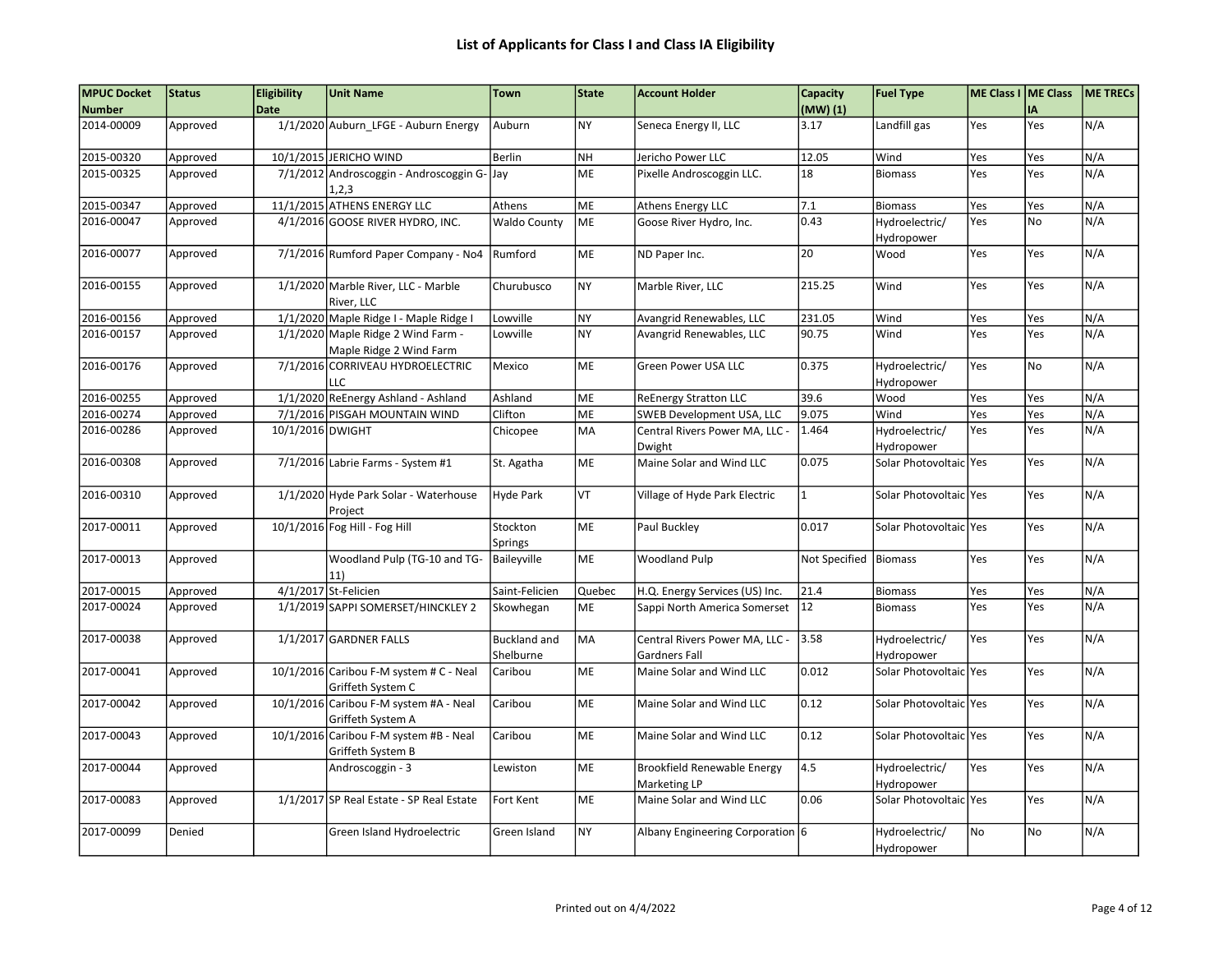| <b>MPUC Docket</b> | <b>Status</b> | <b>Eligibility</b> | <b>Unit Name</b>                                                     | <b>Town</b>          | State      | <b>Account Holder</b>                                           | Capacity | <b>Fuel Type</b>         | ME Class I   ME Class |     | <b>ME TRECS</b> |
|--------------------|---------------|--------------------|----------------------------------------------------------------------|----------------------|------------|-----------------------------------------------------------------|----------|--------------------------|-----------------------|-----|-----------------|
| <b>Number</b>      |               | <b>Date</b>        |                                                                      |                      |            |                                                                 | (MW)(1)  |                          |                       | IA  |                 |
| 2017-00100         | Approved      |                    | 4/1/2017 FUTURE GEN WIND                                             | Plymouth             | MA         | Consolidated Edison Energy, In                                  | 8        | Wind                     | Yes                   | Yes | N/A             |
| 2017-00126         | Approved      |                    | 4/1/2017 Village Green Brunswick<br>Landing ADS - ADS #1             | <b>Brunswick</b>     | ME         | <b>Green Harbor Energy</b>                                      | 0.925    | <b>Biogas</b>            | Yes                   | Yes | N/A             |
| 2017-00155         | Approved      |                    | 4/1/2017 Birch Haven - Birch Haven                                   | Wallagrass           | ME         | Maine Solar and Wind LLC                                        | 0.023    | Solar Photovoltaic Yes   |                       | Yes | N/A             |
| 2017-00235         | Approved      |                    | 4/1/2018 Pratt Chevrolet - Pratt<br>Chevrolet                        | Calais               | ME         | Sundog Solar                                                    | 0.1      | Solar Photovoltaic Yes   |                       | Yes | N/A             |
| 2017-00237         | Approved      |                    | 7/1/2017 REENERGY STRATTON                                           | Stratton             | ME         | <b>ReEnergy Stratton LLC</b>                                    | 48       | <b>Biomass</b>           | Yes                   | Yes | N/A             |
| 2017-00269         | Approved      |                    | 1/1/2020 KIBBY WIND POWER                                            | Franklin County ME   |            | <b>Helix Maine Wind</b><br>Development, LLC                     | 132      | Wind                     | Yes                   | Yes | N/A             |
| 2017-00272         | Approved      |                    | 1/1/2018 PITTSFIELD SOLAR                                            | Pittsfield           | ME         | Cianbro Energy, LLC                                             | 9.9      | Solar Photovoltaic Yes   |                       | Yes | N/A             |
| 2017-00301         | Approved      |                    | 1/1/2020 South Portland Landfill - South<br><b>Portland Landfill</b> | South Portland       | <b>IME</b> | Goldman Sachs Renewable<br>Power Operating Company LL           | 1.016    | Solar Photovoltaic Yes   |                       | Yes | N/A             |
| 2018-00075         | Approved      |                    | 4/1/2018 REENERGY LIVERMORE FALLS                                    | Livermore Falls      | ME         | <b>ReEnergy Stratton LLC</b>                                    | 39.5     | <b>Biomass</b>           | Yes                   | Yes | N/A             |
| 2018-00095         | Approved      |                    | 1/1/2018 90 WOODS HILL RD. POMFRET                                   | Pomfret              | <b>CT</b>  | Woods Hill Solar, LLC                                           | 20       | Solar Photovoltaic   Yes |                       | Yes | N/A             |
| 2018-00126         | Approved      |                    | 1/1/2018 Colby College Solar Field                                   | Oakland              | ME         | Colby College                                                   | 1.7      | Solar Photovoltaic Yes   |                       | Yes | N/A             |
| 2018-00127         | Approved      |                    | <b>VEEP Facility</b>                                                 | <b>Brattleboro</b>   | VT         | VEPP, Inc.                                                      | 0.865    | <b>Biomass</b>           | Yes                   | Yes | N/A             |
| 2018-00139         | Approved      |                    | 10/1/2018 GEORGES RIVER ENERGY                                       | Searsmont            | ME         | Georges River Energy, LLC                                       | 8.5      | <b>Biomass</b>           | Yes                   | Yes | N/A             |
| 2018-00214         | Approved      |                    | 1/1/2018 Sundog Solar LLC - Sundog Solar Searsport<br>LLC            |                      | ME         | Sundog Solar                                                    | 0.008    | Solar Photovoltaic Yes   |                       | Yes | N/A             |
| 2018-00215         | Approved      |                    | 1/1/2018 Waldoboro - Waldoboro                                       | Waldoboro            | ME         | Sundog Solar                                                    | 0.008    | Solar Photovoltaic   Yes |                       | Yes | N/A             |
| 2018-00216         | Approved      |                    | 1/1/2018 Stockton Springs Solar -<br><b>Stockton Springs</b>         | Stockton<br>Springs  | ME         | Sundog Solar                                                    | 0.032    | Solar Photovoltaic Yes   |                       | Yes | N/A             |
| 2018-00286         | Approved      |                    | 4/1/2018 SFSFG - SFSFG - 336 Fowler                                  | Cape Elizabeth       | <b>IME</b> | <b>Alanes RECs</b>                                              | 0.059    | Solar Photovoltaic Yes   |                       | Yes | N/A             |
| 2018-00293         | Approved      |                    | 7/1/2018 BINGHAM WIND                                                | Mayfield<br>Township | ME         | Blue Sky West, LLC                                              | 185      | Wind                     | Yes                   | Yes | N/A             |
| 2018-00294         | Approved      |                    | 7/1/2018 OAKFIELD WIND                                               | Oakfield             | ME         | Evergreen Wind Power II, LLC                                    | 147.6    | Wind                     | Yes                   | Yes | N/A             |
| 2018-00295         | Approved      |                    | 7/1/2018 Bendheim, Catherine - SE 3800                               | South<br>Thomaston   | ME         | Sundog Solar                                                    | 0.004    | Solar Photovoltaic lYes  |                       | Yes | N/A             |
| 2018-00296         | Approved      |                    | 7/1/2018 Chatfield, Chris - Chatfield, Chris Lincolnville            |                      | ME         | Sundog Solar                                                    | 0.0152   | Solar Photovoltaic Yes   |                       | Yes | N/A             |
| 2018-00324         | Approved      |                    | 7/1/2018 Roux Center Solar                                           | <b>Brunswick</b>     | ME         | Competitive Energy Services for 0.031<br><b>Bowdoin College</b> |          | Solar Photovoltaic Yes   |                       | Yes | N/A             |
| 2018-00336         | Approved      |                    | 1/3/2019 Boothbay Facility -                                         | Boothbay             | <b>ME</b>  | Sundog Solar                                                    | 0.0076   | Solar Photovoltaic   Yes |                       | Yes | N/A             |
| 2018-00337         | Approved      |                    | 1/3/2019 Mt Desert Facility - Mancinelli                             | Mt. Desert           | ME         | Sundog Solar                                                    | 0.006    | Solar Photovoltaic Yes   |                       | Yes | N/A             |
| 2018-00342         | Approved      |                    | 4/1/2019 Chris Noyes - Chris Noyes                                   | Stockton<br>Springs  | ME         | Sundog Solar                                                    | 0.008    | Solar Photovoltaic Yes   |                       | Yes | N/A             |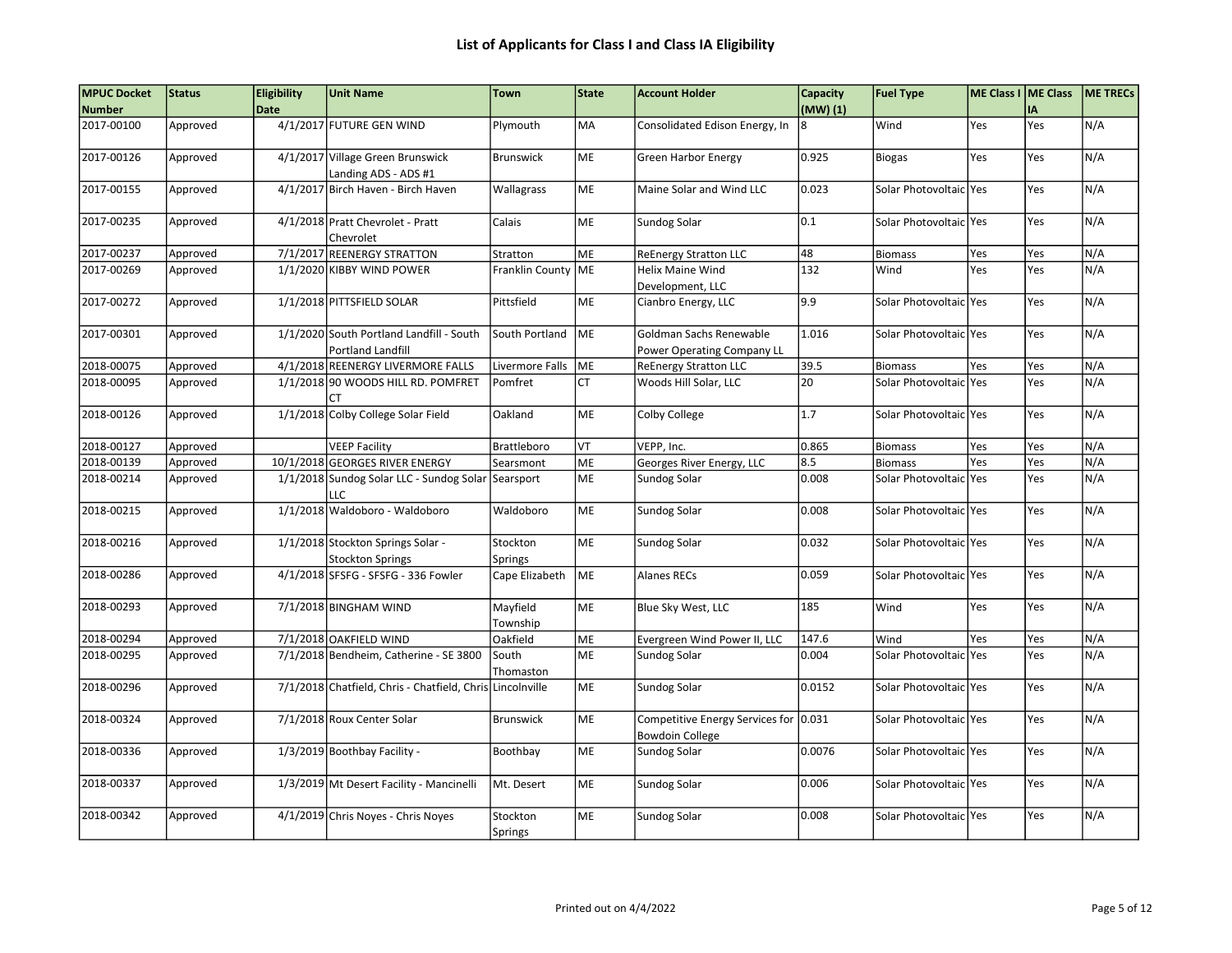| <b>MPUC Docket</b>                       | Status   | <b>Eligibility</b> | <b>Unit Name</b>                                                                                | <b>Town</b>                             | State                   | <b>Account Holder</b>                         | Capacity | <b>Fuel Type</b>                            | ME Class I ME Class |     | ME TRECS |
|------------------------------------------|----------|--------------------|-------------------------------------------------------------------------------------------------|-----------------------------------------|-------------------------|-----------------------------------------------|----------|---------------------------------------------|---------------------|-----|----------|
| <b>Number</b>                            |          | <b>Date</b>        |                                                                                                 |                                         |                         |                                               | (MW)(1)  |                                             |                     | İΑ  |          |
| 2018-00343                               | Approved |                    | 7/1/2018 Town of Bristol - Town of Bristol Bristol                                              |                                         | <b>ME</b>               | Sundog Solar                                  | 0.067    | Solar Photovoltaic lYes                     |                     | Yes | N/A      |
| 2018-00346                               | Approved |                    | 1/1/2020 COOLIDGE SOLAR                                                                         | Ludlow                                  | VT                      | NextEra Energy Marketing                      | 19.59    | Solar Photovoltaic Yes                      |                     | Yes | N/A      |
| 2019-00053                               | Approved | 7/1/2018 SMITH     |                                                                                                 | Berlin                                  | <b>NH</b>               | HSE Hydro NH Smith, LLC                       | 18       | Hydroelectric/<br>Hydropower                | Yes                 | Yes | N/A      |
| 2019-00080                               | Approved |                    | 4/1/2019 Town of Tremont - Town of<br>Tremont                                                   | Tremont                                 | ME                      | Sundog Solar                                  | 0.15     | Solar Photovoltaic Yes                      |                     | Yes | N/A      |
| 2019-00098                               | Approved |                    | 10/1/2017 Ward, Ryan - Ward, Ryan                                                               | Newburgh                                | ME                      | Sundog Solar                                  | 0.008    | Solar Photovoltaic Yes                      |                     | Yes | N/A      |
| 2019-00099                               | Approved |                    | 10/1/2017 Mancinelli, Isabel - Mancinelli,<br>Isabel                                            | Mt. Desert                              | ME                      | Sundog Solar                                  | 0.006    | Solar Photovoltaic Yes                      |                     | Yes | N/A      |
| 2019-00100                               | Approved |                    | 4/1/2018 Bridgeo, John - Bridgeo, John                                                          | Boothbay                                | ME                      | <b>Sundog Solar</b>                           | 0.008    | Solar Photovoltaic Yes                      |                     | Yes | N/A      |
| 2019-00124                               | Approved |                    | 1/1/2019 JOHNSTON LFG TURBINE PLANT Johnston                                                    |                                         | RI                      | Rhode Island Engine Genco, LLC 35.7           |          | Landfill gas                                | Yes                 | Yes | N/A      |
| 2019-00140                               | Approved |                    | 1/1/2020 Kent Hills #3                                                                          | Kents Hill                              | <b>New</b><br>Brunswick | New Brunswick Energy<br>Marketing             | 17.25    | Wind                                        | Yes                 | Yes | N/A      |
| 2019-00142                               | Approved |                    | 1/1/2020 PLAINFIELD RENEWABLE<br><b>ENERGY</b>                                                  | Plainfield                              | <b>CT</b>               | Plainfield Renewable Energy, L                | 38.5     | <b>Biomass</b>                              | Yes                 | Yes | N/A      |
| 2019-00157/<br>2020-00207/<br>2020-00117 | Approved |                    | 7/23/2019 Dolby Facility                                                                        | Millinocket                             | ME                      | Brookfield                                    | 4.3      | Hydroelectric/<br>Hydropower                | Yes                 | Yes | N/A      |
| 2019-00158/<br>2020-00203/<br>2020-00116 | Approved |                    | 7/23/2019 Millinocket Facility                                                                  | Millinocket                             | <b>ME</b>               | <b>Brookfield</b>                             | 14       | Hydroelectric/<br>Hydropower                | Yes                 | Yes | N/A      |
| 2019-00164                               | Approved |                    | 1/1/2020 RUMFORD FALLS                                                                          | Rumford                                 | ME                      | Brookfield Renewable Trading A 44.5           |          | Hydroelectric/<br>Hydropower<br>(Qualified) | Yes                 | Yes | N/A      |
| 2019-00167                               | Approved |                    | 1/1/2020 HARRIS 1, 2, 3,4                                                                       | Somerset and<br>Piscataquis<br>Counties | ME                      | Brookfield White Pine Hydro LL 86             |          | Hydroelectric/<br>Hydropower<br>(Qualified) | Yes                 | Yes | N/A      |
| 2019-00168                               | Approved |                    | 4/1/2019 Livermore Falls - Livermore No.<br>1-8                                                 | Livermore Falls ME                      |                         | Eagle Creek Renewable Energy<br>Holdings, LLC | 8.80     | Hydroelectric/<br>Hydropower                | Yes                 | Yes | N/A      |
| 2019-00169                               | Approved |                    | 4/1/2019 Otis - Otis No. 2                                                                      | Jay and<br>Livermore                    | ME                      | Eagle Creek Renewable Energy<br>Holdings, LLC | 5.1      | Hydroelectric/<br>Hydropower                | Yes                 | Yes | N/A      |
| 2019-00170                               | Approved |                    | 4/1/2019 WORUMBO HYDRO                                                                          | Lisbon Falls and ME<br>Durham           |                         | Brown Bear II Hydro, Inc                      | 19.1     | Hydroelectric/<br>Hydropower                | Yes                 | Yes | N/A      |
| 2019-00172                               | Approved |                    | 7/1/2019 ORONO B HYDRO                                                                          | Orono                                   | <b>ME</b>               | Black Bear Hydro Partners, LLC                | 3.75     | Hydroelectric/<br>Hydropower                | Yes                 | Yes | N/A      |
| 2019-00176                               | Approved |                    | 7/1/2019 Limestone Water and Sewer<br>District                                                  | Limestone                               | ME                      | Aligned Solar Partners 1 LLC                  | 0.596    | Solar Photovoltaic Yes                      |                     | Yes | N/A      |
| 2019-00187                               | Approved |                    | 4/1/2019 Cranberry Isle Fishermans Co-op Cranberry Isles<br>Cranberry Isle Fishermans Co-<br>op |                                         | ME                      | Sundog Solar                                  | 0.041    | Solar Photovoltaic   Yes                    |                     | Yes | N/A      |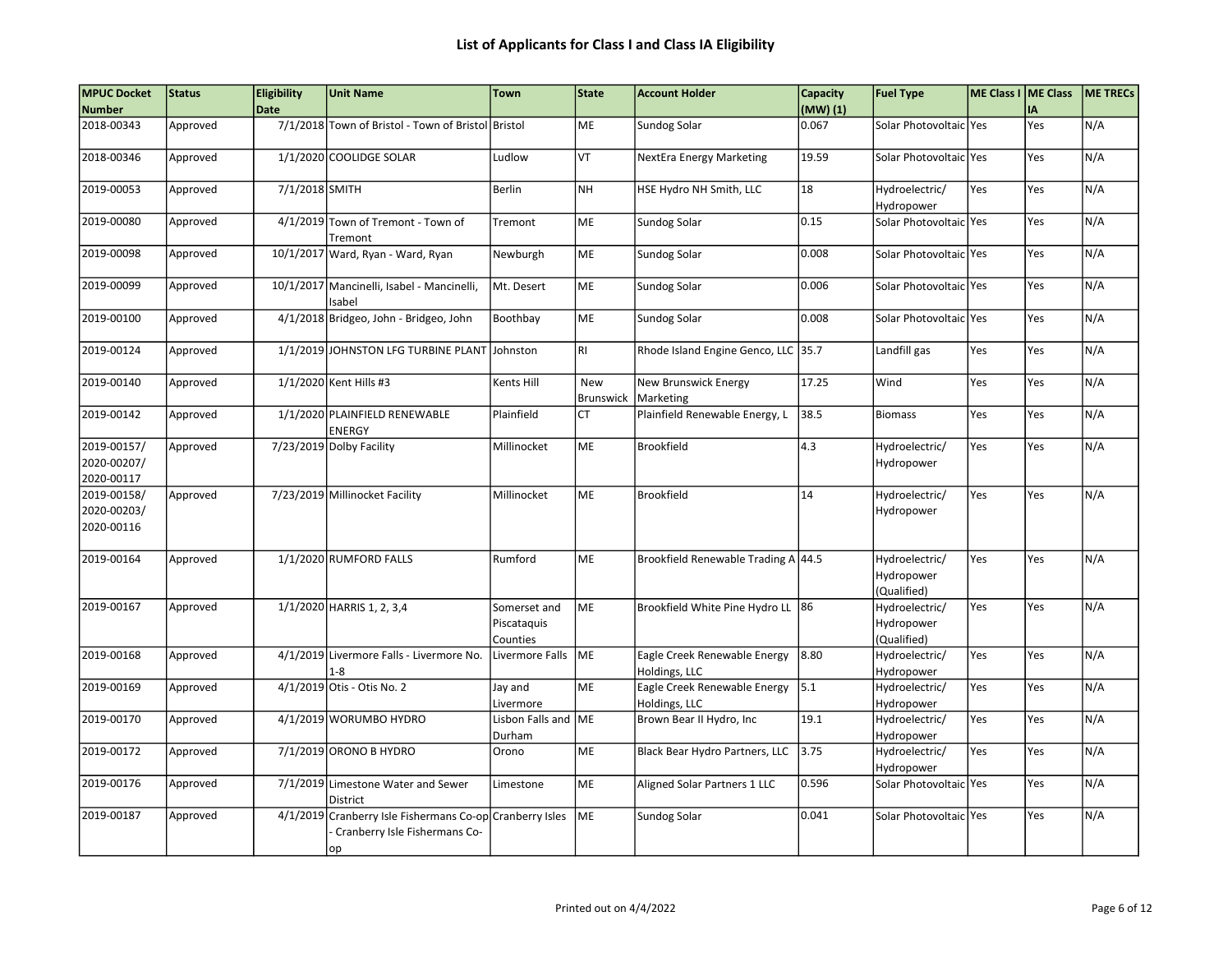| <b>MPUC Docket</b>        | Status         | <b>Eligibility</b> | <b>Unit Name</b>                                                  | <b>Town</b>          | <b>State</b> | <b>Account Holder</b> | Capacity | <b>Fuel Type</b>         | ME Class I ME Class |     | ME TRECS |
|---------------------------|----------------|--------------------|-------------------------------------------------------------------|----------------------|--------------|-----------------------|----------|--------------------------|---------------------|-----|----------|
| <b>Number</b>             |                | <b>Date</b>        |                                                                   |                      |              |                       | (MW)(1)  |                          |                     | IA  |          |
| 2019-00189/<br>2019-00192 | Approved       |                    | 4/1/2019 Fogtown Brewery - Fogtown<br>Brewery                     | Ellsworth            | <b>ME</b>    | Sundog Solar          | 0.023    | Solar Photovoltaic   Yes |                     | Yes | N/A      |
| 2019-00191                | Approved       |                    | 4/1/2019 Wiscassett Water District -<br>Wiscassett Water District | Wiscasset            | ME           | Sundog Solar          | 0.012    | Solar Photovoltaic Yes   |                     | Yes | N/A      |
| 2019-00194                | Approved       |                    | 8/30/2019 SAPPI - Somerset Hill Hogged<br>Fuel Boiler #2          | Somerset             | ME           | Sappi North America   | 35.6     | <b>Biomass</b>           | Yes                 | Yes | N/A      |
| 2019-00195                | Approved       |                    | 4/1/2019 Bricknell, Ian - Bricknell, Ian                          | Hampden              | <b>ME</b>    | Sundog Solar          | 0.022    | Solar Photovoltaic Yes   |                     | Yes | N/A      |
| 2019-00196                | Approved       |                    | 4/1/2019 North Branch Farm - North<br><b>Branch Farm</b>          | Monroe               | ME           | Sundog Solar          | 0.02     | Solar Photovoltaic   Yes |                     | Yes | N/A      |
| 2019-00236                | Approved       |                    | 1/1/2020 233 North - 233 North                                    | Westport Island   ME |              | Sundog Solar          | 0.001    | Solar Photovoltaic   Yes |                     | Yes | N/A      |
| 2019-00237                | Approved       |                    | 4/1/2019 David Berry - David Berry                                | Bowdoinham           | ME           | Sundog Solar          | 0.015    | Solar Photovoltaic   Yes |                     | Yes | N/A      |
| 2019-00238                | Approved       |                    | 4/1/2019 Brian & Luana Smith - Brian &<br>Luana Smith             | Bowdoinham           | lme          | Sundog Solar          | 0.01     | Solar Photovoltaic lYes  |                     | Yes | N/A      |
| 2019-00239                | Filed in Error |                    | Filed in Error                                                    |                      |              |                       |          |                          |                     |     | N/A      |
| 2019-00240                | Approved       |                    | 4/1/2019 Camacho - Camacho                                        | Searsport            | ME           | Sundog Solar          | 0.018    | Solar Photovoltaic   Yes |                     | Yes | N/A      |
| 2019-00241                | Approved       |                    | 1/1/2020 David Clark - David Clark                                | Stockton<br>Springs  | ME           | Sundog Solar          | 0.012    | Solar Photovoltaic   Yes |                     | Yes | N/A      |
| 2019-00242                | Approved       |                    | 4/1/2019 Decourcey - Decourcey                                    | Yarmouth             | ME           | Sundog Solar          | 0.016    | Solar Photovoltaic   Yes |                     | Yes | N/A      |
| 2019-00249                | Approved       |                    | 1/1/2020 DWW SOLAR                                                | Simsbury             | CT           | DWW Solar II, LLC     | 26.4     | Solar Photovoltaic   Yes |                     | Yes | N/A      |
| 2019-00259                | Approved       |                    | 11/7/2019 Bar Harbor Facility-Skylines                            | <b>Bar Harbor</b>    | ME           | Sundog Solar          | 0.0144   | Solar Photovoltaic Yes   |                     | Yes | N/A      |
| 2019-00260                | Approved       |                    | 1/1/2020 Withee - Withee                                          | Searsmont            | ME           | Sundog Solar          | 0.01     | Solar Photovoltaic   Yes |                     | Yes | N/A      |
| 2019-00261                | Approved       |                    | 11/7/2019 Ellsworth Facility - Happytown                          | Ellsworth            | ME           | Sundog Solar          | 0.01525  | Solar Photovoltaic   Yes |                     | Yes | N/A      |
| 2019-00262                | Approved       |                    | 11/7/2019 Tremont Facility                                        | Tremont              | <b>ME</b>    | Sundog Solar          | 0.0137   | Solar Photovoltaic Yes   |                     | Yes | N/A      |
| 2019-00264                | Approved       |                    | 1/1/2020 Power Gripps - Power Gripps                              | Sorrento             | ME           | Sundog Solar          | 0.02     | Solar Photovoltaic Yes   |                     | Yes | N/A      |
| 2019-00267                | Approved       |                    | 12/31/2019 Tremont Facility - Southeast<br>Creek                  | Tremont              | ME           | Sundog Solar          | 0.0137   | Solar Photovoltaic Yes   |                     | Yes | N/A      |
| 2019-00268                | Approved       |                    | 10/9/2019 Yarmouth Facility                                       | Yarmouth             | ME           | Sundog Solar          | 0.013    | Solar Photovoltaic   Yes |                     | Yes | N/A      |
| 2019-00269                | Approved       |                    | 12/31/2019 Dedham - Deer Path                                     | Dedham               | ME           | Sundog Solar          | 0.0135   | Solar Photovoltaic   Yes |                     | Yes | N/A      |
| 2019-00270                | Approved       |                    | 12/31/2019 Freeport Facility                                      | Freeport             | ME           | Sundog Solar          | 0.0135   | Solar Photovoltaic   Yes |                     | Yes | N/A      |
| 2019-00271                | Approved       |                    | 12/31/2019 Topsham Facility                                       | Topsham              | ME           | Sundog Solar          | 0.013    | Solar Photovoltaic Yes   |                     | Yes | N/A      |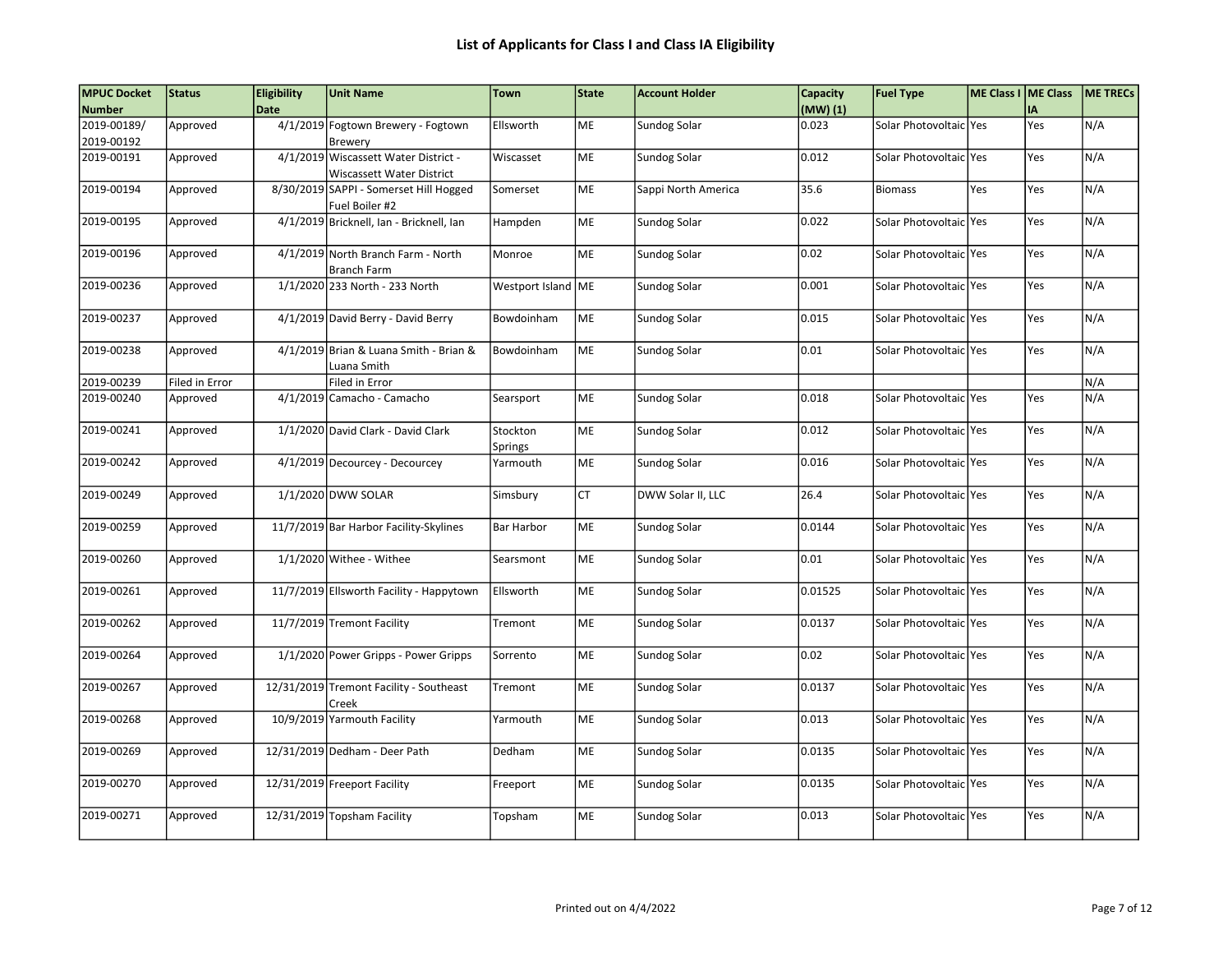| <b>MPUC Docket</b> | <b>Status</b> | <b>Eligibility</b>   | <b>Unit Name</b>                                 | <b>Town</b>                   | <b>State</b> | <b>Account Holder</b>                     | Capacity | <b>Fuel Type</b>        | ME Class I ME Class |            | <b>ME TRECS</b> |
|--------------------|---------------|----------------------|--------------------------------------------------|-------------------------------|--------------|-------------------------------------------|----------|-------------------------|---------------------|------------|-----------------|
| <b>Number</b>      |               | <b>Date</b>          |                                                  |                               |              |                                           | (MW)(1)  |                         |                     | IA         |                 |
| 2019-00272         | Approved      |                      | 1/1/2020 Killian - Killian                       | Calais                        | ME           | Sundog Solar                              | 0.012    | Solar Photovoltaic Yes  |                     | Yes        | N/A             |
| 2019-00273         | Approved      |                      | 1/1/2020 Garner - Garner                         | Camden                        | <b>ME</b>    | Sundog Solar                              | 0.012    | Solar Photovoltaic lYes |                     | <b>Yes</b> | N/A             |
| 2019-00274         | Approved      |                      | 1/1/2020 Manza - Manza                           | Alexander                     | ME           | Sundog Solar                              | 0.01     | Solar Photovoltaic Yes  |                     | Yes        | N/A             |
| 2019-00275         | Approved      |                      | 1/3/2020 Stockton Springs Solar Facility         | Stockton<br>Springs           | ME           | Sundog Solar                              | 0.014    | Solar Photovoltaic Yes  |                     | Yes        | N/A             |
| 2019-00295         | Approved      |                      | 1/1/2020 Hope - Hope Farm Solar                  | Hope                          | <b>RI</b>    | Enerparc, Inc.                            | 10       | Solar Photovoltaic Yes  |                     | Yes        | N/A             |
| 2019-00320         | Approved      |                      | 1/3/2020 Bar Harbor Facility                     | <b>Bar Harbor</b>             | ME           | Sundog Solar                              | 0.366    | Solar Photovoltaic Yes  |                     | lYes       | N/A             |
| 2019-00322         | Approved      |                      | 10/1/2019 Dale Roy - Dale Roy #1                 | Wallagrass                    | ME           | Maine Solar and Wind LLC                  | 0.01     | Solar Photovoltaic Yes  |                     | Yes        | N/A             |
| 2019-00323         | Approved      |                      | 10/1/2019 Labrie Farms #2 - Labrie Farms         | St. Agatha                    | ME           | Maine Solar and Wind LLC                  | 0.041    | Solar Photovoltaic Yes  |                     | Yes        | N/A             |
| 2020-00124         | Approved      |                      | 4/1/2020 BLOCK ISLAND WIND FARM                  | Block Island,<br>New Shoreham | <b>RI</b>    | Deepwater Wind Block Island, L            | 30       | Wind                    | Yes                 | Yes        | N/A             |
| 2020-00141         | Approved      |                      | 4/1/2020 COPENHAGEN WT PWR-<br>Copenhagen WT PWR | Lewis County                  | <b>NY</b>    | Galt Power Inc.                           | 79.9     | Wind                    | Yes                 | lYes       | N/A             |
| 2020-00238         | Approved      |                      | 10/14/2020 Caribou Solar Facility                | Caribou                       | <b>ME</b>    | <b>Aligned Climate Capital</b>            | 0.65     | Solar Photovoltaic lYes |                     | <b>Yes</b> | N/A             |
| 2020-00239         | Withdrawn     |                      | Freeport Solar                                   | Fairfield                     | ME           | <b>Aligned Climate Capital</b>            | 0.928    | Solar Photovoltaic No   |                     | No)        | N/A             |
| 2020-00308         | Approved      |                      | 11/19/2020 Sanford Airport Solar Facility        | Sanford and<br>Kennebunk      | ME           | Sanford Airport LLC                       | 50       | Solar Photovoltaic Yes  |                     | Yes        | N/A             |
| 2020-00310         | Approved      |                      | 11/20/2020 Holiday Hill Facility                 | Russell                       | MA           | Greenbacker Renewable Energy 5<br>Company |          | Wind                    | Yes                 | Yes        | N/A             |
| 2020-00327         | Approved      |                      | 2/16/2021 Sheepscot Solar                        | Whitefield                    | <b>ME</b>    | Central Maine Power Company               | 0.0456   | Solar Photovoltaicl Yes |                     | Yes        | N/A             |
| 2020-00327         | Approved      |                      | 2/16/2021 Falmouth Library                       | Falmouth                      | ME           | Central Maine Power Company               | 0.0576   | Solar Photovoltaic Yes  |                     | Yes        | N/A             |
| 2020-00327         | Approved      |                      | 2/16/2021 Freeport Solar                         | Fairfield                     | <b>ME</b>    | Central Maine Power Company               | 0.65     | Solar Photovoltaic Yes  |                     | Yes        | N/A             |
| 2020-00327         | Approved      |                      | 2/16/2021 Cumberland Solar                       | Cumberland                    | ME           | Central Maine Power Company 0.36          |          | Solar Photovoltaic Yes  |                     | Yes        | N/A             |
| 2020-00327         | Approved      |                      | 2/16/2021 Good Shepherd                          | Auburn                        | <b>ME</b>    | Central Maine Power Company               | 0.2666   | Solar Photovoltaic Yes  |                     | Yes        | N/A             |
| 2020-00327         | Approved      |                      | 2/16/2021 New Dimensions Federal Credit<br>Union | Waterville                    | ME           | Central Maine Power Company               | 0.01675  | Solar Photovoltaic Yes  |                     | Yes        | N/A             |
| 2020-00327         | Approved      | 2/16/2021 MSAD 75    |                                                  | Topsham                       | ME           | Central Maine Power Company               | 0.2666   | Solar Photovoltaic Yes  |                     | Yes        | N/A             |
| 2020-00327         | Approved      |                      | 2/16/2021 Town of Windham                        | Windham                       | <b>ME</b>    | Central Maine Power Company               | 0.42     | Solar Photovoltaic Yes  |                     | Yes        | N/A             |
| 2020-00327         | Approved      | 2/16/2021 Dirt Solar |                                                  | Skowhegan                     | ME           | Central Maine Power Company               | 2.625    | Solar Photovoltaic Yes  |                     | Yes        | N/A             |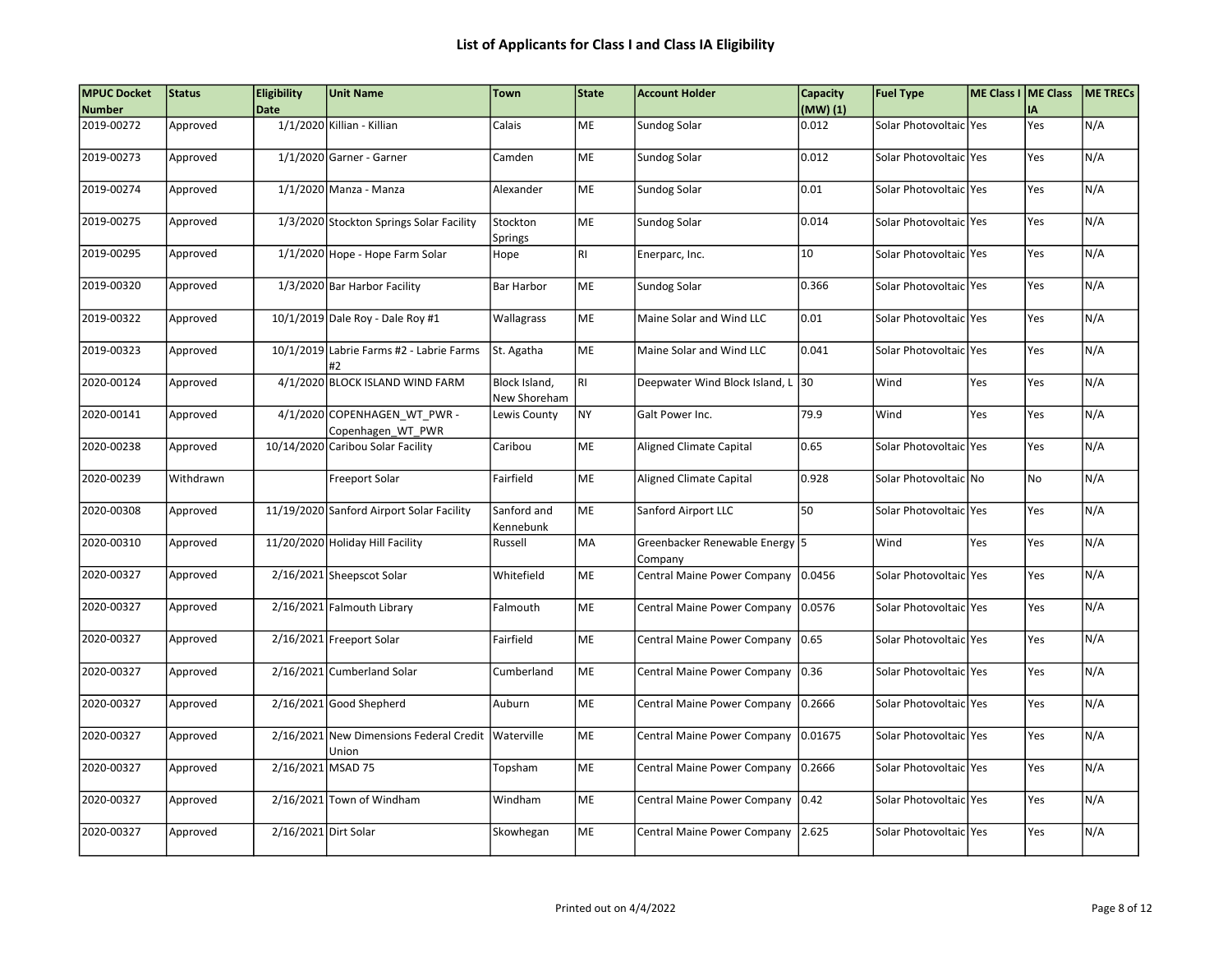| <b>MPUC Docket</b> | <b>Status</b> | Eligibility | <b>Unit Name</b>                     | <b>Town</b>    | <b>State</b>     | <b>Account Holder</b>                              | Capacity       | <b>Fuel Type</b>         | ME Class I ME Class |            | <b>ME TRECS</b> |
|--------------------|---------------|-------------|--------------------------------------|----------------|------------------|----------------------------------------------------|----------------|--------------------------|---------------------|------------|-----------------|
| <b>Number</b>      |               | <b>Date</b> |                                      |                |                  |                                                    | (MW)(1)        |                          |                     | <b>IA</b>  |                 |
| 2020-00334         | Approved      |             | 12/11/2020 Nutmeg Solar              | Enfield        | <b>CT</b>        | Nutmeg Solar LLC                                   | 19.9           | Solar Photovoltaic Yes   |                     | Yes        | N/A             |
| 2021-00020         | Withdrawn     |             | Tinker Hydro                         | Perth-Andover  | New              | <b>Emera Energy</b>                                | 33.5           | Hydroelectric/           | No                  | No)        | N/A             |
|                    |               |             |                                      |                | <b>Brunswick</b> |                                                    |                | Hydropower               |                     |            |                 |
| 2020-00327         | Approved      |             | 3/2/2021 Gray Landfill               | Gray           | ME               | Central Maine Power Company                        | 0.30000        | Solar Photovoltaic Yes   |                     | Yes        | N/A             |
| 2020-00327         | Approved      |             | 3/2/2021 Shaw Brothers               | Buxton         | ME               | Central Maine Power Company                        | 2.40000        | Solar Photovoltaic Yes   |                     | <b>Yes</b> | N/A             |
| 2020-00327         | Approved      |             | 3/2/2021 Euphoria 415 LLC            | Scarborough    | ME               | Central Maine Power Company                        | 0.06250        | Solar Photovoltaic Yes   |                     | <b>Yes</b> | N/A             |
| 2020-00327         | Approved      |             | 3/2/2021 CLC YMCA                    | Damariscotta   | ME               | Central Maine Power Company                        | 0.13330        | Solar Photovoltaic Yes   |                     | <b>Yes</b> | N/A             |
| 2020-00327         | Approved      |             | 3/2/2021 Town of Oakland             | Oakland        | ME               | Central Maine Power Company                        | 0.36000        | Solar Photovoltaic   Yes |                     | Yes        | N/A             |
| 2021-00083         | Approved      |             | 4/27/2021 Caribou Wind Project       | Caribou        | New              | New Brunswick Energy<br>Brunswick   Marketing Corp | 99             | Wind                     | Yes                 | Yes        | N/A             |
| 2020-00327         | Approved      |             | 4/27/2021 Downeast Concepts          | Yarmouth       | ME               | Central Maine Power Company                        | 0.07520        | Solar Photovoltaic Yes   |                     | Yes        | N/A             |
| 2020-00327         | Approved      |             | 4/27/2021 Hospice of Southern Maine  | Scarborough    | ME               | Central Maine Power Company                        | 0.10000        | Solar Photovoltaic Yes   |                     | Yes        | N/A             |
| 2021-00065         | Approved      |             | 5/13/2021 Hancock Lumber             | Bethel         | <b>ME</b>        | Hancock Lumber Co. Inc.                            | N/A            | <b>Biomass</b>           | N/A                 | ln/a       | Yes             |
| 2021-00092         | Approved      |             | 5/26/2021 Cassadaga Wind Farm        | Sinclairville  | NY               | Cassadaga Wind LLC                                 | 126            | Wind                     | Yes                 | Yes        | N/A             |
| 2021-00110         | Approved      |             | 6/7/2021 Quinebaug Solar             | Canterbury     | <b>CT</b>        | Quinebaug Solar LLC                                | 49.36          | Solar Photovoltaic   Yes |                     | Yes        | N/A             |
| 2021-00109         | Approved      |             | 6/7/2021 Farmington Solar            | Farmington     | ME               | <b>Farmington Solar LLC</b>                        | 76.53          | Solar Photovoltaic Yes   |                     | Yes        | N/A             |
| 2021-00117         | Approved      |             | 6/7/2021 Roxbury Wind                | Roxbury        | ME               | RoxWind LLC                                        | 15.3           | Wind                     | Yes                 | Yes        | N/A             |
| 2021-00133         | Approved      |             | 6/7/2021 Kents Hill #1               | Kents Hill     | New              | New Brunswick Energy                               | 96             | Wind                     | Yes                 | Yes        | N/A             |
|                    |               |             |                                      |                | <b>Brunswick</b> | Marketing Corp                                     |                |                          |                     |            |                 |
| 2021-00170         | Approved      |             | 6/30/2021 Kents Hill #2              | Kents Hill     | New              | New Brunswick Energy                               | 54             | Wind                     | Yes                 | Yes        | N/A             |
|                    |               |             |                                      |                | <b>Brunswick</b> | <b>Marketing Corp</b>                              |                |                          |                     |            |                 |
| 2021-00192         | Withdrawn     |             | Wyman Hydro Project                  | Moscow         | ME               | Brookfield White Pine Hydro<br>LLC                 |                | Hydropower               |                     |            |                 |
| 2020-00327         | Approved      |             | 9/3/2021 Avesta Livermore Terrace    | Waterboro      | ME               | Central Maine Power Company                        | 0.1            | Solar Photovoltaic Yes   |                     | Yes        | N/A             |
| 2020-00327         | Approved      |             | 9/3/2021 Nonni Corp                  | Scarborough    | ME               | Central Maine Power Company                        | 0.0666         | Solar Photovoltaic Yes   |                     | <b>Yes</b> | N/A             |
| 2020-00327         | Approved      |             | 9/3/2021 Rowells Garage              | Dover Foxcroft | ME               | Central Maine Power Company 0.04                   |                | Solar Photovoltaic Yes   |                     | lYes       | N/A             |
| 2021-00225         | Approved      |             | 8/18/2021 Acton H Road Solar 1       | Acton          | ME               | Acton H Road Solar 1, LLC                          | 3.5            | Solar Photovoltaic Yes   |                     | <b>Yes</b> | N/A             |
| 2021-00226         | Approved      |             | 8/18/2021 Naples Casco Solar 1       | Naples         | ME               | Naples Casco Solar 1, LLC                          | $\overline{2}$ | Solar Photovoltaic Yes   |                     | Yes        | N/A             |
| 2021-00235         | Approved      |             | 8/18/2021 Perkins Road Belfast Solar | <b>Belfast</b> | ME               | Perkins Road Belfast Solar, LLC                    | 4.75           | Solar Photovoltaic Yes   |                     | Yes        | N/A             |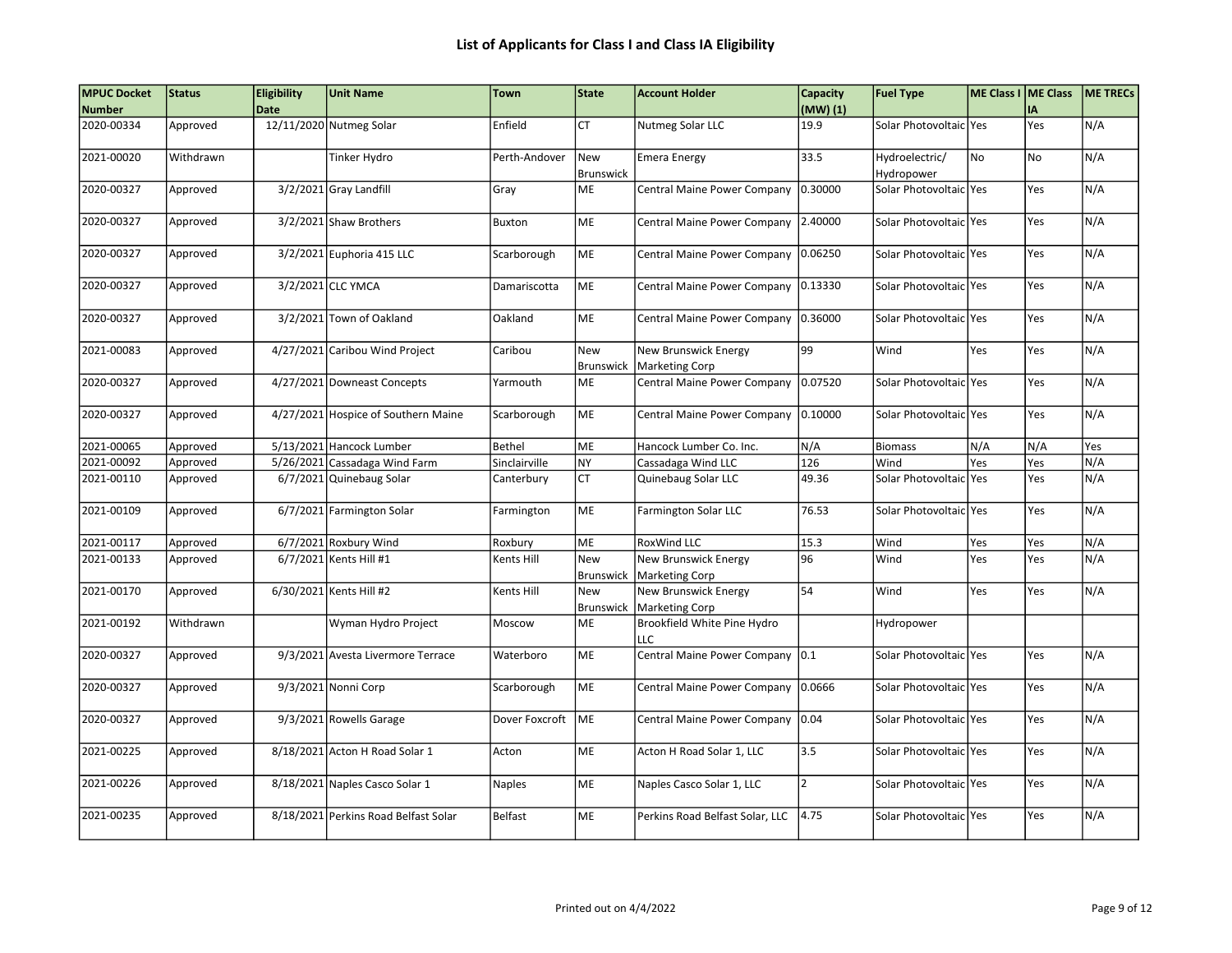| <b>MPUC Docket</b> | Status    | <b>Eligibility</b> | <b>Unit Name</b>                            | <b>Town</b>         | State      | <b>Account Holder</b>                                     | Capacity    | <b>Fuel Type</b>         | ME Class I ME Class |     | <b>ME TRECS</b> |
|--------------------|-----------|--------------------|---------------------------------------------|---------------------|------------|-----------------------------------------------------------|-------------|--------------------------|---------------------|-----|-----------------|
| <b>Number</b>      |           | <b>Date</b>        |                                             |                     |            |                                                           | (MW)(1)     |                          |                     | IΑ  |                 |
| 2021-00236         | Approved  |                    | 8/18/2021 Pequawket Trail Baldwin Solar     | Baldwin             | <b>ME</b>  | Pequawket Trail Baldwin Solar,<br>LLC                     | 4.875       | Solar Photovoltaic lYes  |                     | Yes | N/A             |
| 2021-00237         | Approved  |                    | 8/18/2021 Enterprise Ave Gardiner Solar     | Gardiner            | <b>ME</b>  | Enterprise Ave Gardiner Solar,<br>LLC                     | 0.873       | Solar Photovoltaic   Yes |                     | Yes | N/A             |
| 2021-00238         | Approved  |                    | 8/31/2021 Route 32 China Solar              | China               | <b>ME</b>  | Route 32 China Solar, LLC                                 | 4.875       | Solar Photovoltaic lYes  |                     | Yes | N/A             |
| 2020-00327         | Approved  |                    | 9/7/2021 North Nobleboro Solar              | Waldoboro           | ME         | Central Maine Power Company                               | 2.5         | Solar Photovoltaic Yes   |                     | Yes | N/A             |
| 2021-00285         | Approved  |                    | 9/24/2021 Lamèque Wind Farm                 | Lamèque Island New  | Brunswick  | <b>New Brunswick Energy</b><br><b>Marketing Corp</b>      | 45          | Wind                     | Yes                 | Yes | N/A             |
| 2021-00286         | Approved  |                    | 9/24/2021 Colchester Fuel Cell Facility     | Colchester          | <b>CT</b>  | Generate Colchester Fuel Cells,<br>LLC.                   | 10          | <b>Fuel Cell</b>         | Yes                 | Yes | N/A             |
| 2021-00301         | Approved  |                    | 9/30/2021 Old Town Mill                     | Old Town            | ME         | ND OTM LLC                                                | N/A         | <b>Biomass</b>           | Yes                 | N/A | N/A             |
| 2021-00302         | Approved  |                    | 9/30/2021 Augusta Road Bowdoin Solar        | Bowdoin             | <b>ME</b>  | Augusta Road Bowdoin Solar,<br>LLC                        | 3.75        | Solar Photovoltaic Yes   |                     | Yes | N/A             |
| 2021-00339         | Approved  |                    | 11/19/2021 Wallingford 1 Solar Facility     | Wallingford         | <b>CT</b>  | Wallingford Renewable Energy,<br>LLC                      | 4.999 (net) | Solar Photovoltaic Yes   |                     | Yes | N/A             |
| 2021-00340         | Approved  |                    | 11/19/2021 Wallingford 2 Solar Facility     | Wallingford         | <b>CT</b>  | Wallingford Renewable Energy,<br>LLC                      | 4.999 (net) | Solar Photovoltaic Yes   |                     | Yes | N/A             |
| 2021-00341         | Approved  |                    | 11/19/2021 Wallingford 3 Solar Facility     | Wallingford         | <b>CT</b>  | Wallingford Renewable Energy,<br>LLC                      | 4.999 (net) | Solar Photovoltaic Yes   |                     | Yes | N/A             |
| 2021-00348         | Approved  |                    | 11/4/2021 Wocawson Energy Project           | <b>Kings County</b> | <b>New</b> | <b>New Brunswick Energy</b><br>Brunswick   Marketing Corp | 20          | Wind                     | Yes                 | Yes | N/A             |
| 2021-00353         | Approved  |                    | 1/6/2022 Hancock Lumber                     | Casco               | ME         | Hancock Lumber Co. Inc.                                   | N/A         | <b>Biomass</b>           | N/A                 | N/A | Yes             |
| 2020-00327         | Approved  |                    | 11/4/2021 BWC Maces Pond                    | Rockport            | ME         | Central Maine Power Company                               | 3.55        | Solar Photovoltaic Yes   |                     | Yes | N/A             |
| 2020-00327         | Approved  |                    | 11/4/2021 New Gen Venture_S_Portland        | South Portland      | <b>IME</b> | Central Maine Power Company                               | 0.24        | Solar Photovoltaic   Yes |                     | Yes | N/A             |
| 2020-00327         | Approved  |                    | 11/8/2021 Morningstar Marble and<br>Granite | Topsham             | ME         | Central Maine Power Company                               | 0.1333      | Solar Photovoltaic Yes   |                     | Yes | N/A             |
| 2020-00327         | Approved  |                    | 11/8/2021 Solar Mgt Int_Waterboro           | Waterboro           | ME         | Central Maine Power Company                               | 4.998       | Solar Photovoltaic   Yes |                     | Yes | N/A             |
| 2020-00327         | Approved  |                    | 11/8/2021 Bissel Brothers Brewing Co        | Portland            | ME         | Central Maine Power Company                               | 0.0846      | Solar Photovoltaic Yes   |                     | Yes | N/A             |
| 2020-00327         | Approved  |                    | 11/8/2021 ECA Maine BET                     | Bethel              | ME         | Central Maine Power Company 4.8                           |             | Solar Photovoltaic Yes   |                     | Yes | N/A             |
| 2021-00364         | Withdrawn |                    | NextGrid Peppertree                         | Poland              | ME         | NextGrid Inc                                              |             | Solar Photovoltaic Yes   |                     | N/A | N/A             |
| 2021-00365         | Withdrawn |                    | <b>NextGrid Mastic</b>                      | Waterville          | ME         | NextGrid Inc                                              |             | Solar Photovoltaic lYes  |                     | N/A | N/A             |
| 2021-00366         | Withdrawn |                    | NextGrid Mahogany                           | Lewiston            | ME         | NextGrid Inc                                              |             | Solar Photovoltaic   Yes |                     | N/A | N/A             |
| 2021-00367         | Withdrawn |                    | <b>NextGrid Cliffrose</b>                   | Lewiston            | <b>ME</b>  | NextGrid Inc                                              |             | Solar Photovoltaic lYes  |                     | N/A | N/A             |
| 2021-00368         | Withdrawn |                    | <b>NextGrid Mangrove</b>                    | Lewiston            | ME         | NextGrid Inc                                              |             | Solar Photovoltaic   Yes |                     | N/A | N/A             |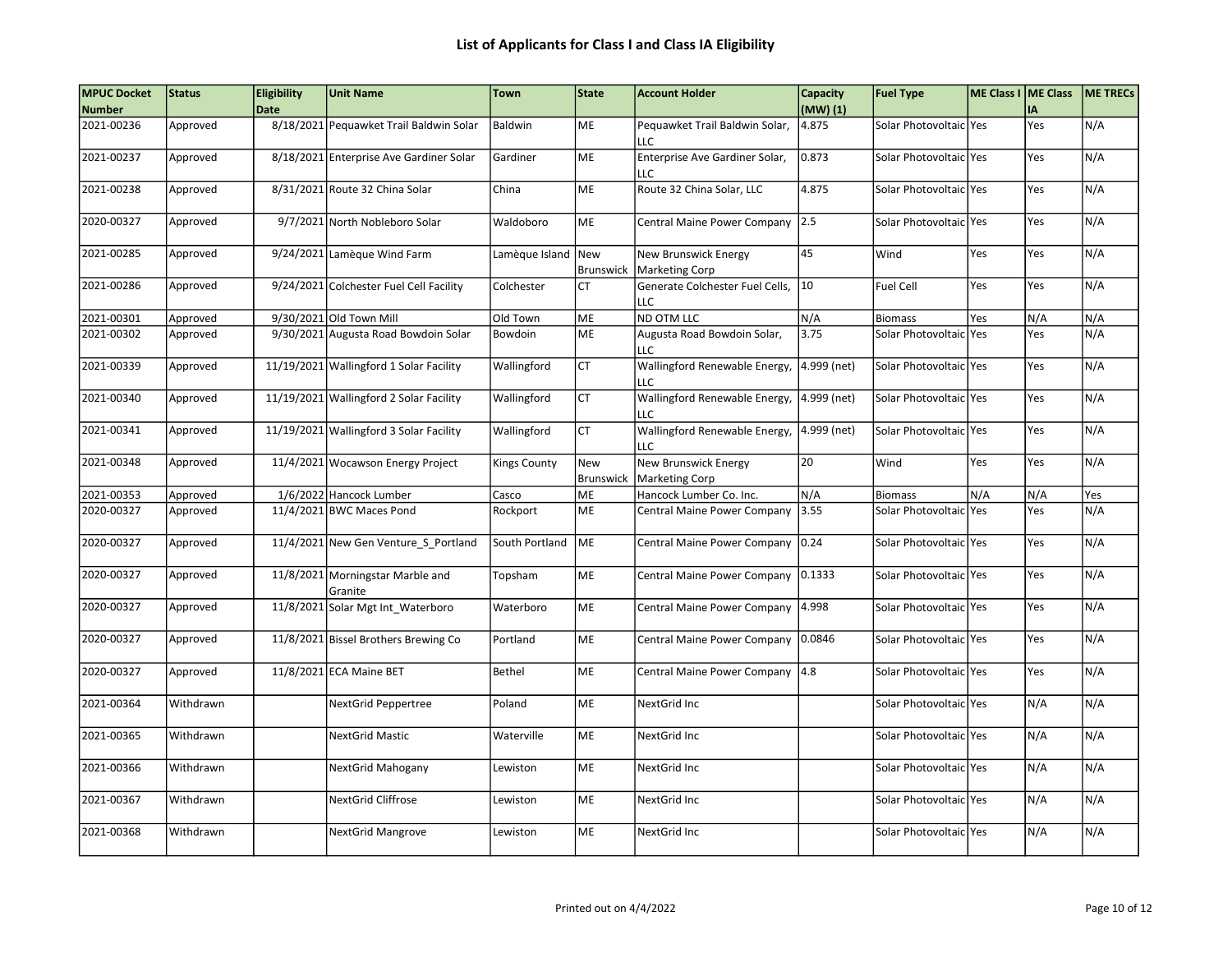| <b>MPUC Docket</b> | <b>Status</b> | <b>Eligibility</b> | <b>Unit Name</b>                           | <b>Town</b>          | State     | <b>Account Holder</b>                                                       | Capacity | <b>Fuel Type</b>         | ME Class I   ME Class |     | <b>ME TRECS</b> |
|--------------------|---------------|--------------------|--------------------------------------------|----------------------|-----------|-----------------------------------------------------------------------------|----------|--------------------------|-----------------------|-----|-----------------|
| <b>Number</b>      |               | <b>Date</b>        |                                            |                      |           |                                                                             | (MW)(1)  |                          |                       | I٨  |                 |
| 2021-00386         | Pending       |                    | <b>Maine Timber Mats</b>                   | <b>New Portland</b>  | ME        | Maine Timber Mats LLC                                                       | N/A      | <b>Biomass</b>           | N/A                   | N/A | Yes             |
| 2020-00327         | Approved      | 12/20/2021         | Camden Solar LF                            | Livermore Falls      | ME        | Central Maine Power Company                                                 | 3.892    | Solar Photovoltaic       | l Yes                 | Yes | N/A             |
| 2020-00327         | Approved      |                    | 12/20/2021 Naples Casco Solar 1            | Casco                | ME        | Central Maine Power Company 2                                               |          | Solar Photovoltaic Yes   |                       | Yes | N/A             |
| 2021-00399         | Pending       |                    | Hancock Lumber                             | Pittsfield           | ME        | Hancock Lumber Co. Inc.                                                     | N/A      | <b>Biomass</b>           | N/A                   | N/A | Yes             |
| 2022-00004         | Pending       |                    | Maine Energy Systems - Souther Winthrop    |                      | ME        | Maine Energy Systems Inc.                                                   | N/A      | <b>Biomass</b>           | N/A                   | N/A | Yes             |
| 2022-00013         | Approved      |                    | 1/24/2022 Biddeford Solar Facility         | Biddeford            | <b>ME</b> | <b>Biddeford Morin Street Solar</b><br>LLC                                  | 0.9572   | Solar Photovoltaic   Yes |                       | Yes | N/A             |
| 2022-00015         | Approved      |                    | 2/24/2022 Calibrant South Portland         | South Portland       | ME        | Calibrant Energy                                                            | 3.25     | Solar Photovoltaic Yes   |                       | Yes | N/A             |
| 2022-00016         | Approved      |                    | 3/15/2022 Cutten Steam Plant Boiler 3      | Lewiston             | ME        | <b>Bates College</b>                                                        | N/A      | Biofuel                  | N/A                   | N/A | Yes             |
| 2020-00327         | Approved      |                    | 1/24/2022 Acton H Road Solar 1             | Acton                | <b>ME</b> | Central Maine Power Company                                                 | 3.45     | Solar Photovoltaic Yes   |                       | Yes | N/A             |
| 2020-00327         | Approved      |                    | 1/24/2022 Revision-110 Main Street         | Saco                 | ME        | Central Maine Power Company                                                 | 0.1      | Solar Photovoltaic Yes   |                       | Yes | N/A             |
| 2020-00327         | Approved      |                    | 1/24/2022 Thomaston Pollution Control      | Thomaston            | ME        | Central Maine Power Company                                                 | 0.36     | Solar Photovoltaic Yes   |                       | Yes | N/A             |
| 2020-00327         | Approved      |                    | 1/24/2022 HEP USA SPV5 Unity LLC           | Unity                | ME        | Central Maine Power Company                                                 | 4.98     | Solar Photovoltaic Yes   |                       | Yes | N/A             |
| 2020-00327         | Approved      |                    | 2/28/2022 Paradise Park                    | Old Orchard<br>Beach | ME        | Central Maine Power Company 0.18                                            |          | Solar Photovoltaic Yes   |                       | Yes | N/A             |
| 2020-00327         | Approved      |                    | 2/28/2022 Port Property Mgt                | Portland             | ME        | Central Maine Power Company                                                 | 0.1866   | Solar Photovoltaic Yes   |                       | Yes | N/A             |
| 2020-00327         | Approved      |                    | 2/28/2022 HEP USA SPV 6 Hartland           | Hartland             | ME        | Central Maine Power Company 4                                               |          | Solar Photovoltaic Yes   |                       | Yes | N/A             |
| 2020-00327         | Approved      |                    | 2/28/2022 Midcoast Recreation Center       | Rockland             | ME        | Central Maine Power Company                                                 | 0.3333   | Solar Photovoltaic   Yes |                       | Yes | N/A             |
| 2020-00327         | Approved      |                    | 2/28/2022 JB Brown & Son Portland          | Portland             | ME        | Central Maine Power Company                                                 | 0.48     | Solar Photovoltaic Yes   |                       | Yes | N/A             |
| 2022-00026         | Pending       |                    | Deer Rips Unit 1                           | Auburn               | ME        | Brookfield White Pine Hydro<br>LLC                                          | 1.3      | Hydropower               | Yes                   | Yes | N/A             |
| 2022-00036         | Pending       |                    | Alabama RD Loring<br>Development Authority | Limestone            | ME        | Maine Power Company                                                         | 0.18     | Solar Photovoltaic Yes   |                       | Yes | N/A             |
| 2022-00047         | Pending       |                    | HO Bouchard Inc.                           | Hermon               | ME        | <b>Versant Power</b>                                                        | 0.198    | Solar Photovoltaic Yes   |                       | Yes | N/A             |
| 2022-00047         | Pending       |                    | Good Shepherd Food Bank                    | Hampden              | ME        | <b>Versant Power</b>                                                        | 0.23     | Solar Photovoltaic Yes   |                       | Yes | N/A             |
| 2022-00047         | Pending       |                    | Nyle Systems LLC                           | Brewer               | ME        | <b>Versant Power</b>                                                        | 0.2198   | Solar Photovoltaic Yes   |                       | Yes | N/A             |
| 2022-00047         | Pending       |                    | Caribou Solar Power LLC                    | Caribou              | ME        | <b>Versant Power</b>                                                        | 4.875    | Solar Photovoltaic Yes   |                       | Yes | N/A             |
| 2022-00093         | Pending       |                    | <b>Stevenson Station</b>                   | Monroe               | <b>CT</b> | FirstLight Power Services LLC<br>and FirstLight CT Housatonic<br><b>LLC</b> |          | Hydropower               | Yes                   | Yes | N/A             |